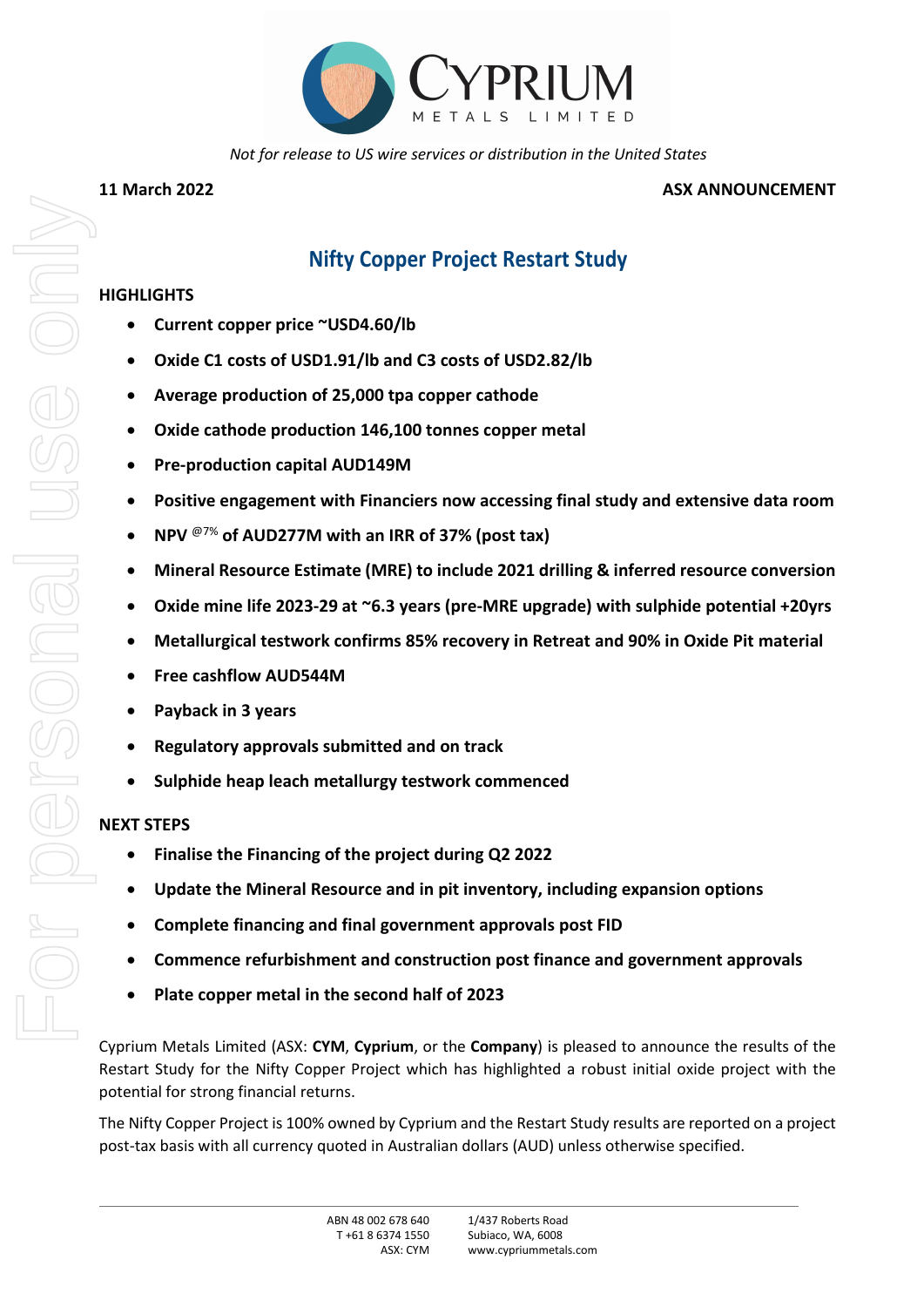

The basis of the analysis is the JORC 2012 Mineral Resource Estimate released in November 2021 (refer to CYM ASX release dated 17 November 2021 titled 'Updated Nifty Copper Mineral Resource Estimate') and does not include the recent released drilling results from the within the South-West and South-East of the presented pit shape. The study considers and includes measured and indicated resources and does not include inferred resources contained within the pit shape.

Managing Director Barry Cahill commented:

*"We are very pleased to announce the results of the Nifty Copper Project Restart Study. The fundamentals of the project are robust, which excludes the addition of an updated Mineral Resource Estimate to be completed in the coming months and the conversion of inferred resources during the pit mining.*

*Metallurgical optimisation continues to have success with our heap leach metallurgy knowledge clearly showing an improved treatment path for the oxide material considering over 200,000 tonnes of copper metal cathode has already been extracted and produced using a heap leach process on this site.*

*A great effort by the team to get this study completed within a year of acquiring the project. We now look forward to getting the finance completed and accelerating construction to plating copper metal by the second half of next year."* 

## **Cautionary Statement**

The Restart Study referred to in this ASX announcement is intended to be used for the process of financing the construction of the Nifty Copper Project by outlining the technical, commercial and profit potential aspects of the Project. The technical and economic study has a number of sections of study that have accuracy ranges from  $\pm$  5% to  $\pm$  20% depending on the materiality of the section. The overall accuracy of the Study is judged to be in the order of  $\pm$  10% which would enable the estimate of ore reserves. Notwithstanding that the information contained in this release is accurate in presenting the investment case determined from the Study it remains a summary and it is not possible to release to the market all the background data and studies undertaken to compile it. Further there is information omitted from this summary (and from the background data) that directly relates to Cyprium's intellectual property in the project, which it is therefore not possible to release.

The project NPV and favourable economic outcome considers and includes re-treatment of and copper production from the historical heap leach material, however the 2012 JORC Code is unable to be applied to accommodate the existing historical heap leach material in terms of Mineral Resource classification. The tonnes and grade of the material is based on historical production reconciliation as a heap leach quantity ought to be, that is a stockpile of material less the physical metal extracted thereof.

The open pit ore mined has been calculated and considered as applicable to be quoted as an open pit reserve including only measured and indicated resources used in the determination of the quantity and grade. However, under the JORC 2012 Code, the Company is unable to quote as such as the economics are linked to the treatment of heap leach material which is outside a JORC classification as described in the point above.

The directors of the Company consider this to be a fair and balanced summary of the study undertaken. However, given the uncertainties involved in any study of this type, and the assumptions made, investors should not make any investment decisions based solely on the results of the Restart Study and/or the summary contained herein.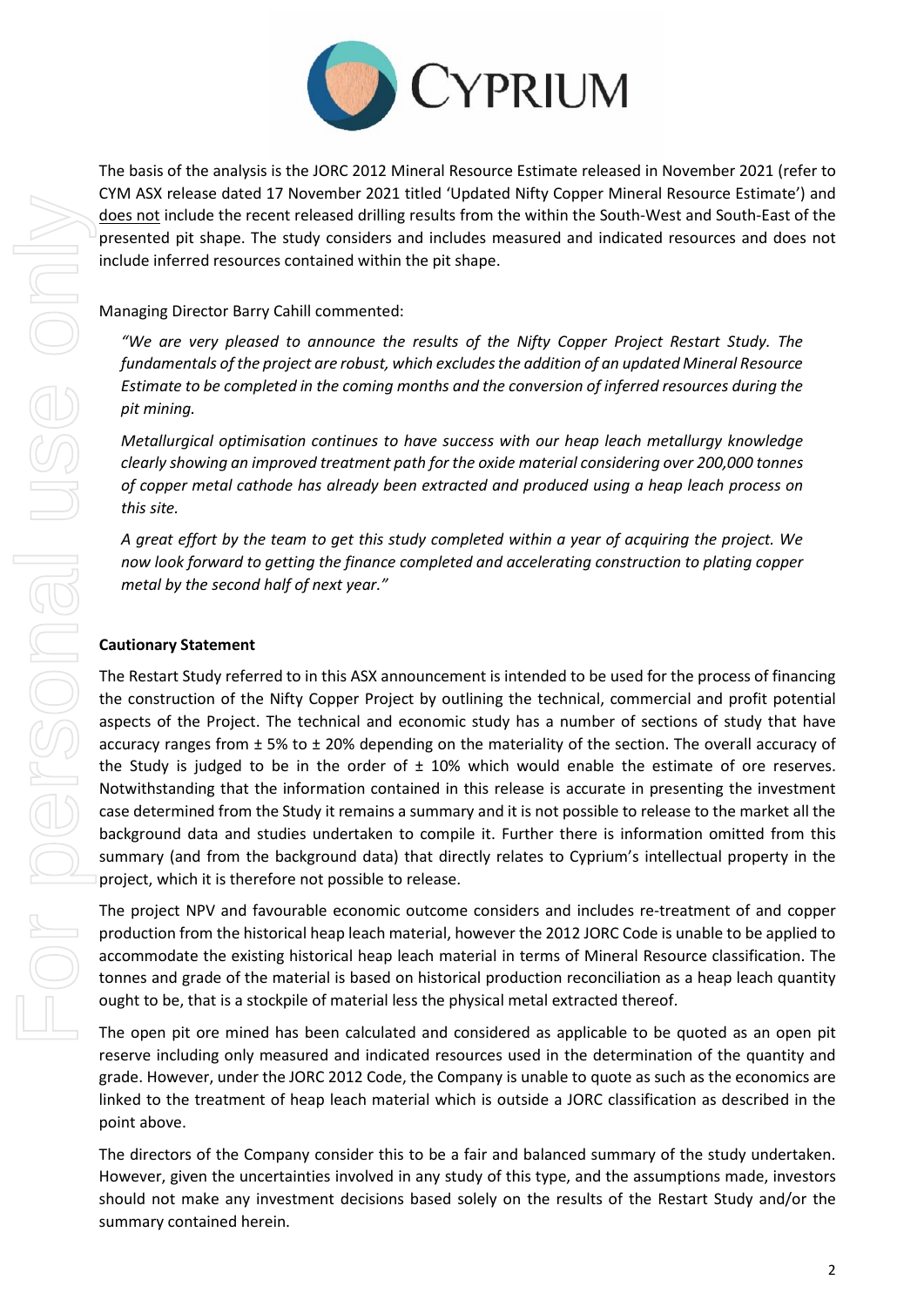

#### **Forward Looking Statements**

All dollar amounts are in Australian dollars unless otherwise indicated.

This announcement may contain certain statements and projections provided by or on behalf of Cyprium Metals Limited with respect to the anticipated future undertakings. These forward-looking statements reflect various assumptions made by or on behalf of Cyprium.

Accordingly, these statements are subject to significant business, economic and competitive uncertainties and contingencies associated with the mining industry which may be beyond the control of Cyprium which could cause actual results or trends to differ materially, including but not limited to price and currency fluctuations, geotechnical factors, drilling and production results, development progress, operating results, reserve estimates, legislative, fiscal and regulatory developments, economic and financial market conditions in various countries, approvals and cost estimates, environmental risks, ability to meet funding requirements, share price volatility. Accordingly, there can be no assurance that such statements and projections will be realised. Cyprium makes no representations as to the accuracy or completeness of any such statement of projections or that any forecasts will be achieved.

Additionally, Cyprium makes no representation or warranty, express or implied, in relation to, and no responsibility or liability (whether for negligence, under statute or otherwise) is or will be accepted by Cyprium or by any of their respective officers, directors, shareholders, partners, employees, or advisers as to or in relation to the accuracy or completeness of the information, statements, opinions or matters (express or implied) arising out of, contained in or derived from this announcement or any omission from this announcement or of any other written or oral information or opinions provided now or in the future to any interested party or its advisers. In furnishing this announcement, Cyprium undertakes no obligation to provide any additional or updated information whether as a result of new information, future events or results or otherwise.

Nothing in this material should be construed as either an offer to sell or a solicitation of an offer to buy or sell securities. It does not include all available information and should not be used in isolation as a basis to invest in Cyprium.

## **Not For Release or Distribution in the United States of America**

This announcement has been prepared for publication in Australia and may not be released to US wire services or distributed in the United States. This announcement does not constitute an offer to sell, or a solicitation of an offer to buy, securities in the United States or any other jurisdiction. Any securities described in this announcement have not been, and will not be, registered under the US Securities Act of 1933 ("US Securities Act") and may not be offered or sold in the United States except in transactions exempt from, or not subject to, registration under the US Securities Act and applicable US state securities laws.

## **Refer to the Investor Presentation accompanying this announcement for further Important Notices and Disclaimers**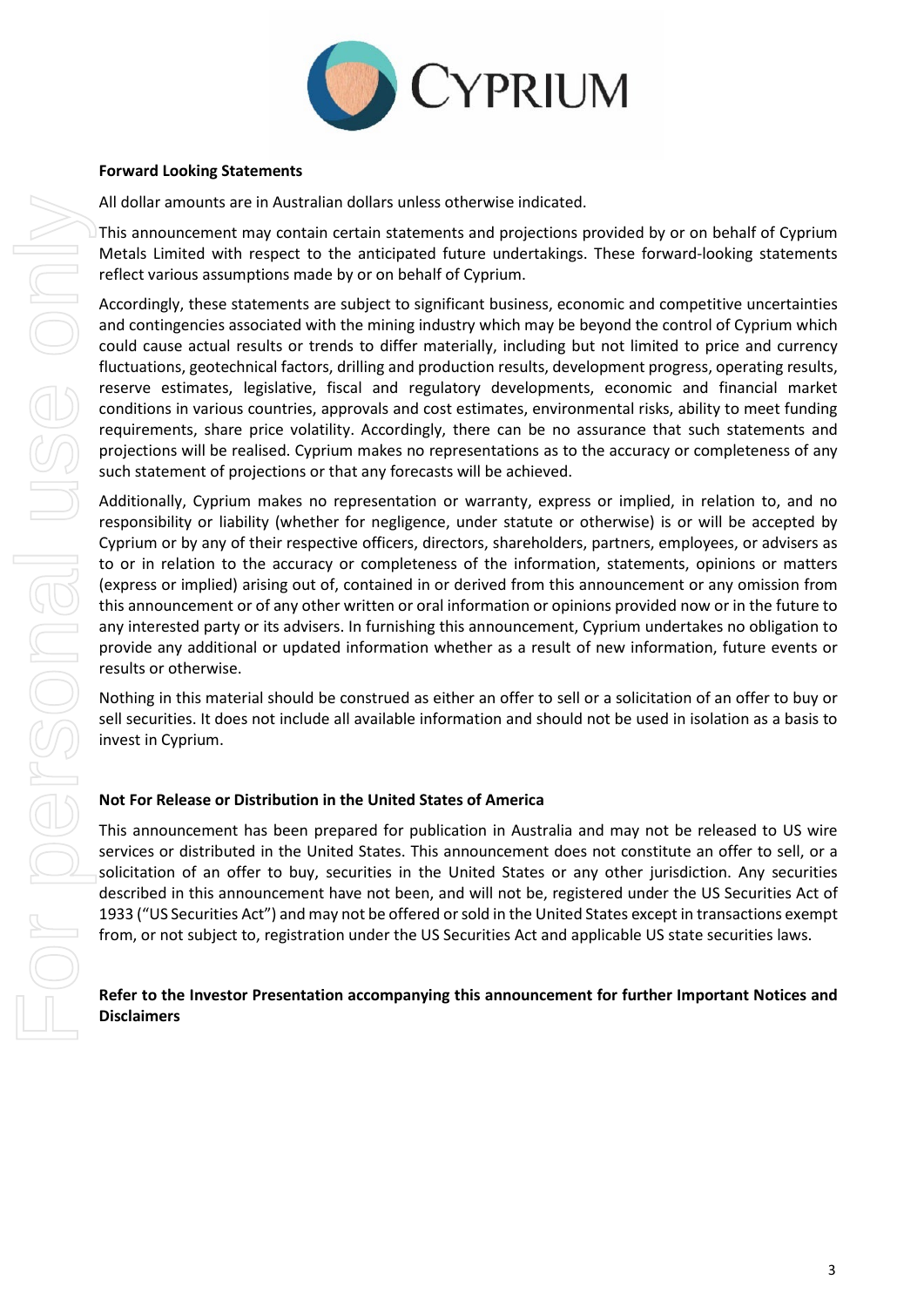

#### **Nifty Copper Project Restart Study Summary**

Cyprium Metals is pleased to present the Restart Study for the Nifty Copper Project. The study demonstrates a robust heap leach solvent extraction-electrowinning (SX-EW) operation in the initial stage of the project. The Restart is focused around the first phase of heap leach retreat and oxide open pit, and it is envisaged that the life will extend to the sulphide stage of the open pit with a considerably larger resource available. The sulphide study has already commenced with design optimisation and metallurgical testwork currently being undertaken.

## **Introduction to Nifty**

The Nifty Copper Project comprises  $\sim$ 266km<sup>2</sup> of mineral tenements of which  $\sim$ 234km<sup>2</sup> is granted as a State Agreement Act Mining Lease (M271SA) and the remainder are pending conversions from three mining lease applications (covering the East Nifty bore field extensions) to mining leases. There are many miscellaneous licenses held by third parties which co-exist on the properties covering existing bore fields, and other essential mine infrastructure including a gas spur pipeline.

The tenure is held via Cyprium's 100%-owned subsidiary, Paterson Copper Pty Ltd, with the Nifty mine and infrastructure and associated tenure held by Cyprium's operating subsidiary Nifty Copper Pty Ltd. The Paterson Copper Pty Ltd assets are in the northeast Pilbara region of Western Australia, approximately 330km east-southeast of Port Hedland and 65km west of the Telfer Gold Mine.

The Nifty operation has produced more than 700,000 tonnes of copper metal between commencement of the oxide operation in 1993 and November 2019, when the mine was placed into care and maintenance. The single deposit is still ranked in the top twenty copper mineral resources by insitu copper metal tonnes in Australia, with considerable potential to increase this further.

A 2012 JORC compliant Mineral Resources estimate of 732,200 tonnes contained copper within an open pit mine, with substantial infrastructure including:

- 2.8 Mtpa sulphide concentrator (in care and maintenance since November 2019).
- 25 ktpa copper cathode heap leach SX/EW facility (in care and maintenance since January 2009).
- 21 MW gas turbine power station and gas pipeline.
- Water supply and reticulation systems including multiple bore fields.
- Mine village with a capacity of approximately 400 persons.
- Sealed all weather airstrip.
- Upgraded 4G communications infrastructure.

Restart of the heap leach SX/EW facility at the historic Nifty Copper Operation will involve the following:

- Recommencement of open pit mining.
- Refurbishment of existing heap leach agglomeration, stacking/materials equipment, and irrigation systems.
- Refurbishment of the existing leach pads to place new oxide material on for leaching.
- Construction of additional leach pad capacity for retreatment of the existing heap leach pad material.
- Refurbishment of existing SX-EW facilities.
- Re-instatement of supporting reagent/utility systems.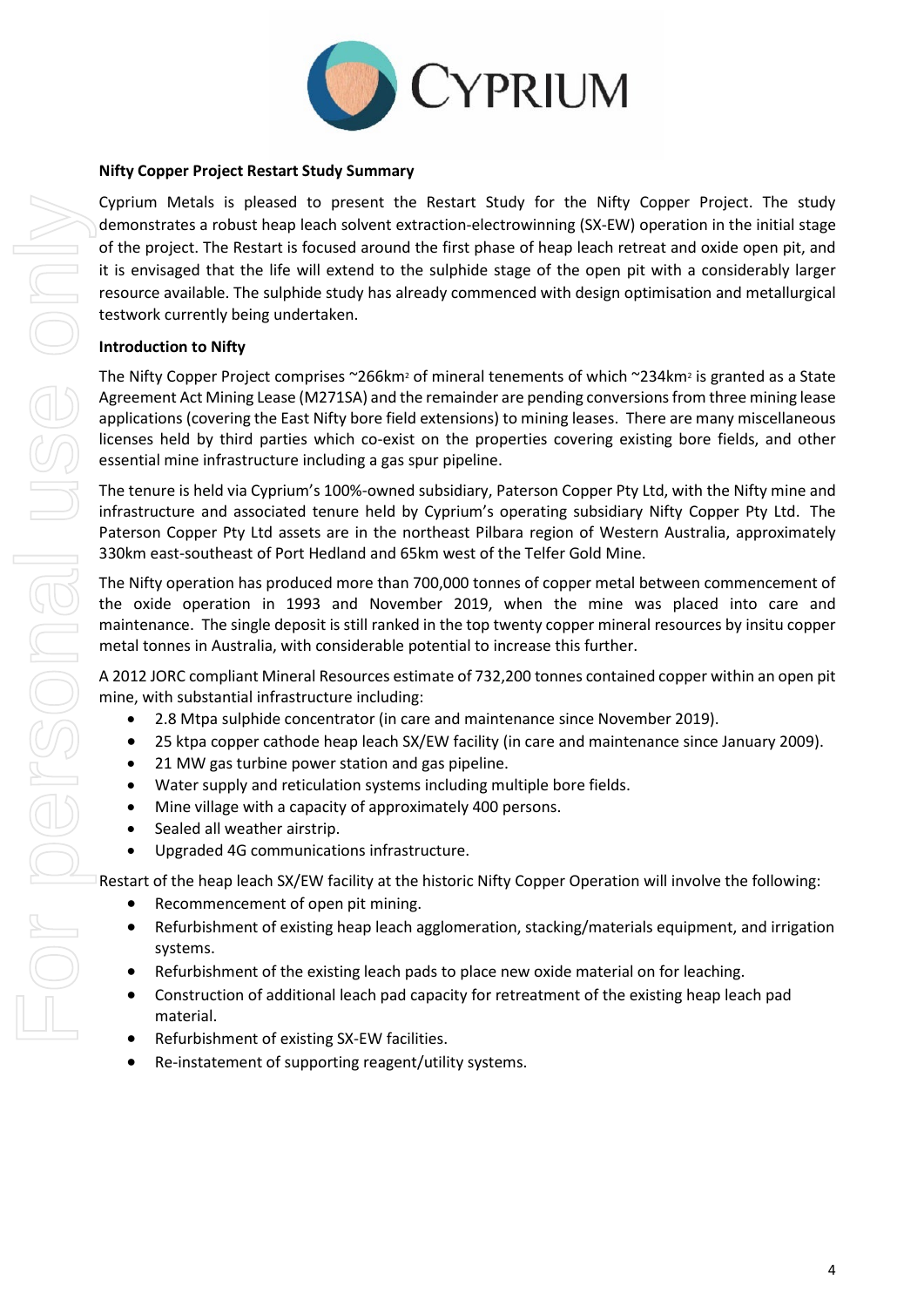

## Table 1: Summary of Project Metrics

| <b>Mineral Resource</b>                                   |                 |             |       |
|-----------------------------------------------------------|-----------------|-------------|-------|
| Oxide                                                     |                 | Mt          | 11.9  |
| Sulphide<br>$\overline{\phantom{0}}$                      |                 | Mt          | 33.9  |
| Total                                                     |                 | Mt          | 45.9  |
| <b>Oxide Contained Copper</b><br>$\overline{\phantom{0}}$ | 1.1%            | Kt          | 135.5 |
| <b>Sulphide Contained Copper</b><br>$\qquad \qquad -$     | 1.8%            | Kt          | 596.7 |
| <b>Total Contained Copper</b>                             | 1.6%            | Kt          | 732.2 |
| Open Cut Waste mined                                      | Strip ratio 6.0 | Mt          | 52.9  |
| Open Cut Ore mined                                        |                 | Mt          | 8.8   |
| Re-treat ore tonnes stacked                               |                 | Mt          | 17.1  |
| Total ore stacked                                         |                 | Mt          | 25.9  |
| Average Grade                                             |                 | $\%$        | 0.65  |
| Average Recovery                                          |                 | $\%$        | 87.3  |
| <b>Copper Metal Cathode Production Capacity</b>           |                 | Ktpa        | 25.0  |
| <b>Copper Metal Cathode Produced</b>                      |                 | Kt          | 146.1 |
| Copper Metal Cathode Produced                             |                 | Mlbs        | 322.0 |
| Life of Oxide Heap Leach Operation (post<br>construction) |                 | Years       | 6.3   |
| Revenue                                                   |                 | USD/lb      | 4.08  |
| C1 Costs                                                  |                 | USD/lb      | 1.91  |
| C <sub>2</sub> Costs                                      |                 | USD/lb      | 2.56  |
| C3 Costs                                                  |                 | USD/lb      | 2.82  |
| M1 Margin                                                 |                 | $\%$        | 113   |
| M2 Margin                                                 |                 | $\%$        | 59    |
| M3 Margin                                                 |                 | $\%$        | 45    |
| Pre-production Capital Expenditure                        |                 | <b>AUDM</b> | 149.3 |
| <b>Operating Cash Flows (EBITDA)</b>                      |                 | <b>AUDM</b> | 822.8 |
| Free Cash Flows (EBIT)                                    |                 | <b>AUDM</b> | 543.7 |
| NPV Pre-Construction (after tax) @7% discount rate        |                 | <b>AUDM</b> | 277.3 |
| IRR (after tax)                                           |                 | $\%$        | 37    |
| Project payback post construction                         |                 | Years       | 3.0   |
|                                                           |                 |             |       |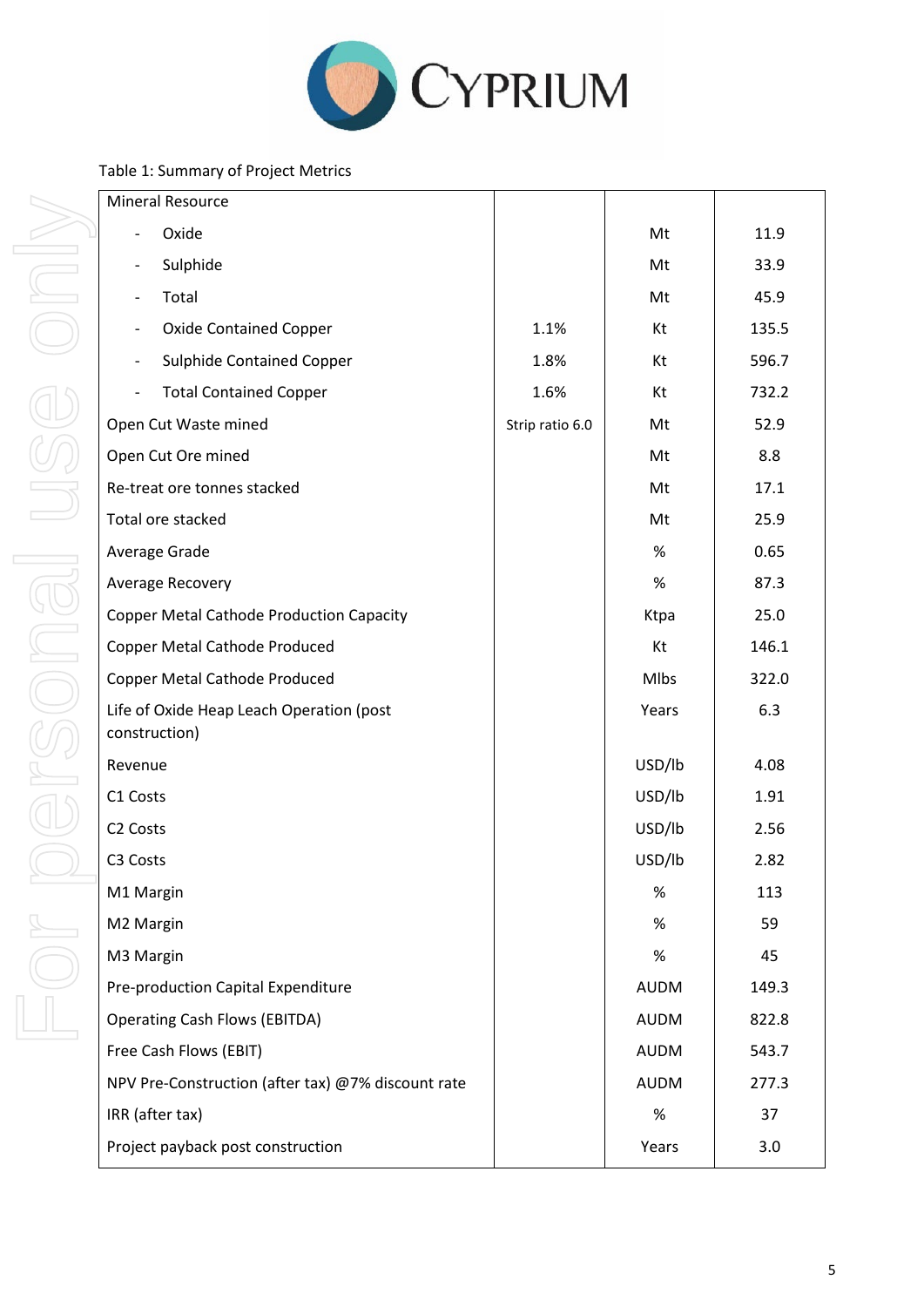

## **Cyprium Strategy**

Cyprium was established with the objective of acquiring Australian based copper assets, which have the potential to produce London Metal Exchange (LME) Grade A copper metal cathode on site via heap leach processing. Producing copper metal cathode has a number of advantages over the conventional copper concentrates. Copper metal cathode is directly saleable as a finished product to a broader range of customers throughout Asia and globally, realising higher sales prices, rather than copper in concentrates which require further downstream smelting and refining processing. Heap leach processing to produce copper cathodes has lower capital and operating costs, lower transport costs due to the reduced shipping quantities and government royalty rates are half the rate for concentrates. Producing a directly saleable copper metal cathode in Australia also mitigates jurisdictional uncertainties and smelter access issues.

The Nifty acquisition which completed during the first quarter of 2021, was a key to Cyprium achieving its near-term copper cathode production objective, that also included the massive undeveloped Maroochydore copper-cobalt project, which we expect will ultimately follow the same copper cathode production route plus the production of cobalt cathode as a by-product. Cyprium's Murchison copper-gold project will also be developed as a copper cathode project with gold as a by-product. As it stands, Cyprium has now acquired three of the largest undeveloped prospective copper cathode assets in Australia, providing the right product in the ideal jurisdiction, with a long-term production pipeline.

Cyprium intends to commence with a heap leach SX-EW operation at Nifty to retreat the current heap leach pads as well as the remnant open pit oxide and transitional ores. Open pit mining operations of the extensive sulphide mineral resource will continue, and subject to confirmatory metallurgical test work that is economically favourable, to be processed via a sulphide heap leach operation or if economically superior returns, will be treated via the existing concentrator at Nifty.

Further details of Cyprium's projects (other than Nifty) are contained at the back of this announcement.

#### **Copper Market Analysis**

The LME three-month copper price climbed above USD10,000 per tonne during February and March 2022, within a broad upward trend to prices for the red metal. Despite this, a backdrop of fluctuating prices in early 2022 is being driven by changes in monetary policy by major central banks in response to USD strength, contrasting economic indicators, the spread of COVID-19 and copper supply concerns ruminating within Latin America.

Many involved in the copper metal industry have concluded that over the period 2023-2026, the refined copper market will remain in deficit, supported by healthy demand growth as copper demand continues to benefit from a growing exit from a carbon-based economy and increased decarbonisation activity. It is this backdrop that has many analysts predicting that the 2026 price for copper is likely to average above USD10,000 per tonne.

#### **Environment and Social**

The project is situated within the Little Sandy Land System and is characterised by sandplains with linear and reticulate dunes supporting shrubby hard and soft spinifex grasslands. Approvals for the commencement of operations at Nifty Copper Project were first submitted by Western Mining Corporation (WMC) to the Western Australian Department of State Development in 1992.

Variations to approvals have been given for the subsequent expansions to the operation including the increased capacity of the SX-EW plant and the heap leach pads through the periods of ownership by both WMC and Straits Resources Limited. The approval and development of an underground mine and concentrator was subsequently obtained by Aditya Birla Minerals Limited following the purchase of the project in 2003 and the project operated under this operating scenario from January 2004 until the operation was placed into care and maintenance in November 2019.

Flora and fauna surveys were first conducted on the site in September 1992 and have been revisited many times in response to specific project development variation approvals. Cyprium undertook detailed flora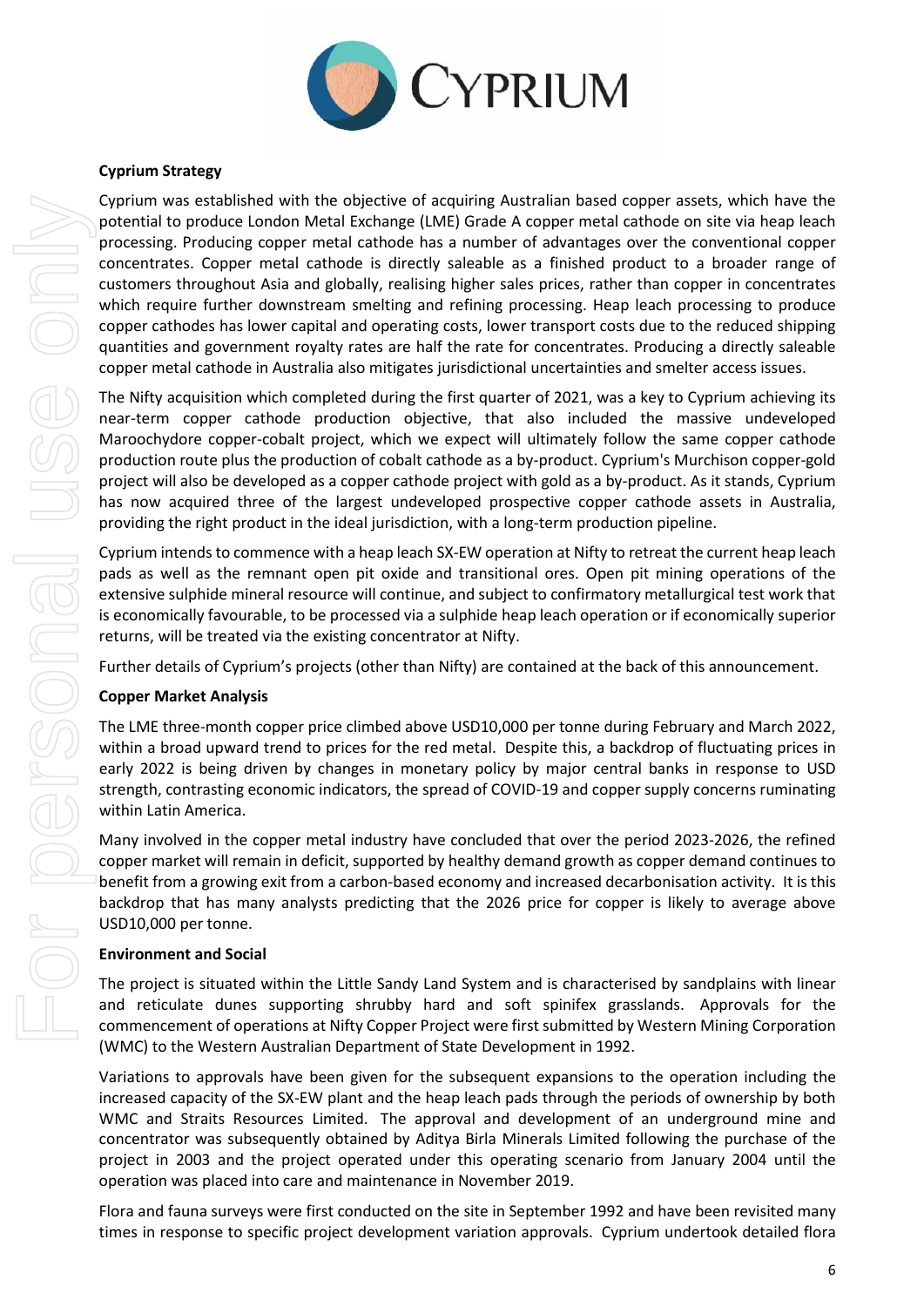

and vegetation and fauna assessments in 2021 as support for the application of clearing permits for the construction of new heap leach pads. This work included a comprehensive desktop reconnaissance assessment followed by field surveys and targeted searches for conservation significant flora and fauna.

Considering the uniformity of the landforms present within the study area and across the Great Sandy Desert bioregion, any species of significance encountered are expected to occur in significant numbers outside of the site and should not be just unique or restricted to the areas surrounding the Nifty project. The fauna survey confirmed earlier studies and found evidence of two fauna species of significance from the survey area, and these have both been previously identified in the immediate area.

The rehabilitation of the operation remains covered by an AUD6M unconditional performance bond administered under the Mining Act 1978 (WA) and held against the tenement given that it is located within a State Agreement Mining Lease. The current system applied to all new and existing projects whereby rehabilitation of the tenement/s is covered by the Mining Rehabilitation Fund Act 2012 (WA).

Early heritage surveys and visits completed in the early 1980s appear to be the first heritage work completed in the Nifty region of the Great Sandy Desert. As far back as 1976 (before the opening of the Telfer gold mine), coordinated visits or introductory field surveys comprising archaeologists were undertaken to understand the indigenous heritage of the Throssell Range area. Specific heritage surveys were conducted in 1992 and identified several locations of cultural significance greater than 15kms from the mine site and have been adequately controlled by strictly enforcing no public use of the privately developed access roads.

The Traditional Owners involved in the survey work, and who had first-hand knowledge of the region, outlined that Nifty was located within the traditional lands of the Waukarlykarly Group and that the primary language spoken was Nyangumarta. The Traditional Owners considered it to be poorly watered which was occupied on an occasional basis for undertaking activities only when rainfall temporarily filled the ephemeral water supplies.

In September 2002, the Federal Court of Australia made a determination that the Martu people hold Native Title rights and interests in respect of the region surrounding Nifty. In 2002, the Federal Court did not make a determination in respect of native title over those areas covered by the mining leases granted before 1994 (including M271SA). A second determination was made by the Federal Court in 2013 in relation to the areas which were not determined in 2002, the effect of which was that native title was found to exist over the whole of the determination area but that the rights conferred on the mining tenement holders were exclusive rights to conduct mining operations which would prevail over native title rights and interests to the extent that their exercise is wholly inconsistent with the continued exercise by the Traditional Owners of their native title rights and interests.

Cyprium has in place an executed Indigenous Land Use Agreement with the Western Desert Lands Aboriginal Corporation who hold the Native Title Rights on trust for the Martu People. This ILUA is in the process of being registered under the NTA. The terms of the ILUA is binding on Cyprium and WDLAC and cover the access, exploration, development and production on Cyprium's Project Tenure. The tenure granted prior to 1994 is excluded from the ILUA.

Cyprium recognises the Martu as the traditional owners, users, and managers of the land in the Nifty region, and the eventual return of the land to the Martu People at final relinquishment. Cyprium is engaging with the Martu as a key stakeholder of Nifty.

#### **Regulatory Approvals and Permitting**

Government approvals are required for the restart project scope. Nifty is located on a State Agreement Act tenement and Ministerial Approval is required to amend the project size and operating life.

There is a requirement for clearing permits for the new clearing required for the new heap leach pads and an amendment to a current approval for the extension to the waste rock landform. There is an amended Mining Proposal required for the restart of the open pit, pads and SX-EW which includes submission of a Project Management Plan and a Mine Closure Plan. There is an amended Works Approval required for the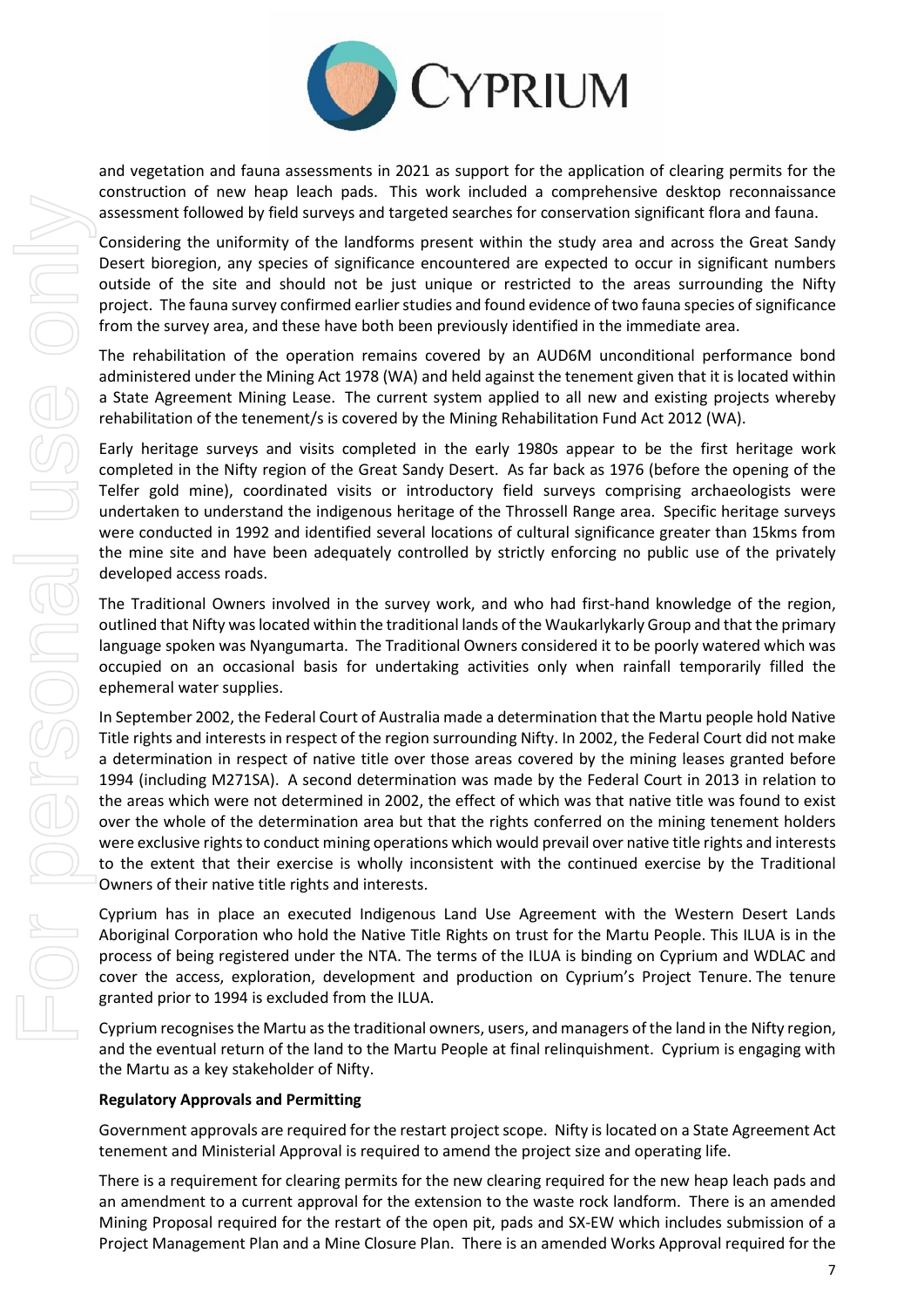

restart of the SX-EW and the new heap leach pads and an amendment to the Water Licence for the change in water extraction method from underground. There are also a number of smaller permits required around the restart of the mining operation, that require reactivation or renewal.

The overarching Works Approval proposal for the restart has been submitted to the Department of Water and Environmental Regulation and outlines that the project will involve excavating, crushing, agglomerating, stacking and retreatment of current heap leach material – relocated from the current (to be refurbished) leach pads to new pads constructed in a new location. It will also involve a cutback on the current open pit to provide new ore feed to the heap leach pads of two different types of copper ore, oxide and transitional.

The Proposal outlines that Cyprium will use existing facilities as most of this infrastructure has been maintained and has been approved by the Department of Water and Environmental Regulation under Operating Licence number L6617/1992/15.

Five other proposals have been lodged with respect to the activities to be undertaken by the restart to operations (see below). Cyprium has previously identified delays in the processing times for regulatory approvals (refer to CYM ASX Announcement on 6 December 2021), which resulted in rescheduled project timelines in response to this situation. If the Company experiences delays in obtaining the below permits/approvals, it will update the proposed timing for carrying out the Proposal.

| Permit / Item                                                                                | Legislation                                                                                                                                       | <b>Desription</b><br><b>Department</b>                                                                                                          |                                                                        | <b>Submission</b><br><b>Status</b> | Date Lodged              |
|----------------------------------------------------------------------------------------------|---------------------------------------------------------------------------------------------------------------------------------------------------|-------------------------------------------------------------------------------------------------------------------------------------------------|------------------------------------------------------------------------|------------------------------------|--------------------------|
| Works Approval and<br>Licence                                                                | <b>Amended Prescribed Activities</b><br>Department of Water &<br>Environmental Regulation (DWER)<br>Licence to enable processing<br>Environmental |                                                                                                                                                 | Lodged                                                                 | 8th March<br>2022                  |                          |
| <b>Native Vegetation</b><br><b>Clearing Permit</b>                                           | Protection Act (1986)                                                                                                                             | Authorises the clearing of native<br>Department of Mines Industry<br>vegetation for project<br>Regulation & Safety (DMIRS)<br>development       |                                                                        | Lodged                             | 14th<br>November<br>2021 |
| <b>Mining Proposal</b>                                                                       |                                                                                                                                                   | Approval for mining activities<br>Department of Mines Industry<br>and construction of mine<br>Regulation & Safety (DMIRS)<br>infrastructure     |                                                                        | Lodged                             | 21st February<br>2022    |
| Mine Closure Plan                                                                            | Mining Act (1978)                                                                                                                                 | Defines rehabilitation and<br>Department of Mines Industry<br>closure accompanying the<br>Regulation & Safety (DMIRS)<br><b>Mining Proposal</b> |                                                                        | Lodged                             | 21st February<br>2022    |
| Mines Safety &<br><b>Project Management</b><br>Inspection Act (1994)<br>Plan                 |                                                                                                                                                   | Department of Mines Industry<br>Regulation & Safety (DMIRS)                                                                                     | Project safety plan approval                                           | Lodged                             | 20th January<br>2022     |
| 26D Licence to Alter<br><b>Water Abstraction</b><br>Methods of an<br><b>Existing Licence</b> | Rights in Water and<br>Irrigation Act (1914)                                                                                                      | Department of Water &<br>Environmental Regulation (DWER)                                                                                        | Change in abstraction<br>mechanism under the existing<br>water licence | Lodged                             | 25th February<br>2022    |

The restart of the Nifty Copper Project provides a great opportunity for Cyprium and all the project stakeholders to reboot all aspects of the operation including the gradual rehabilitation of the current disturbed landforms over its potential extended life.

#### **Geology and Mineral Resource Estimate**

The Nifty deposit was discovered in the early 1980s by WMC and is a sediment hosted copper deposit hosted within the Neoproterozoic sub-greenschist facies of the Paterson Orogen, immediately to the east of the Archaean Pilbara Craton and had a pre-mining global resource of approximately 100Mt @ 1.7% Cu (0.5% Cu cut-off).

Copper mineralisation occurred/s as both supergene oxide, sulphide, and transitional mineralisation to a depth of approximately 300m and as stratabound hypogene sulphides hosted by carbonaceous and dolomitic shales, principally within the Nifty carbonate member, to a depth of approximately 600m. The mineralisation is a structurally controlled, chalcopyrite-quartz-dolomite replacement of carbonaceous and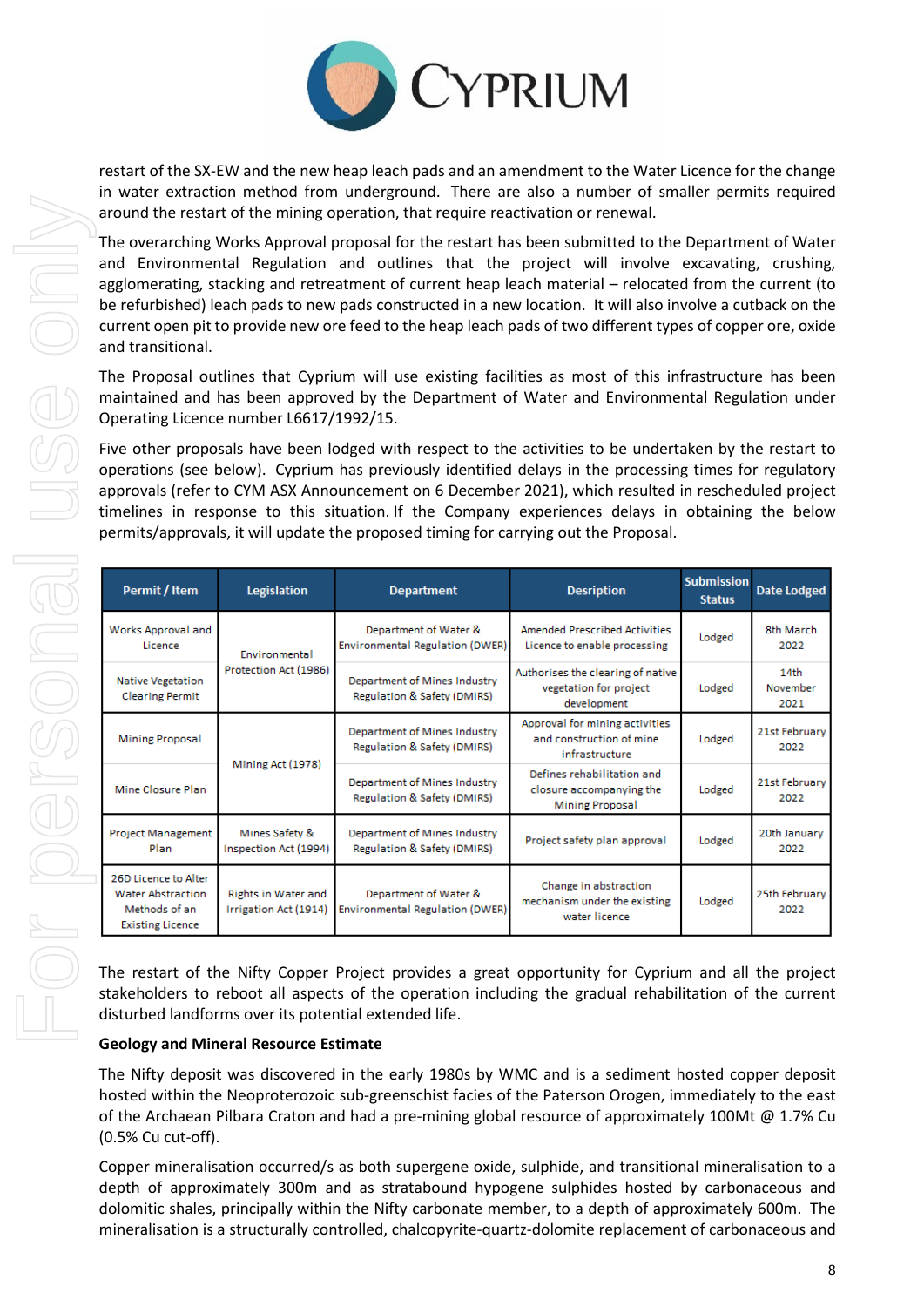

dolomitic shale within a folded sequence. The copper mineralisation is largely confined to the northern limb and keel of a significant syncline.

Weathering has altered the mineralisation to a depth of about 200m and therefore three main styles of copper mineralisation occur at Nifty:

- 1. Oxide dominated mineralisation consisting of malachite, azurite, cuprite, and native copper which extends to depths of up to 100m below the surface.
- 2. Supergene secondary sulphide mineralisation occurs overlying the base of oxidation. This style of mineralisation is dominated by chalcocite and occurs typically between 100m and 200m below the surface.
- 3. Primary sulphides occur in quartz-dolomite altered carbonates and shales. The primary copper mineral is chalcopyrite with minor covellite and bornite. Pyrite is a common gangue mineral but only occurs with chalcopyrite on the margins of the deposit. The primary sulphide mineralisation is located mainly in the keel of the syncline.

Cyprium announced an updated Mineral Resource Estimate update (MRE) on 17 November 2021, where one model encapsulating the entire Nifty mineralisation was produced using all available information. This allowed a better assessment of the mineralisation that could provide future feedstock to a heap leach operation given that it is very likely that the heap leach or oxide component of recent estimates (by the previous owners) has not been updated since at least 2012.

Coincident drillhole planning was completed during the process to fill in gaps of sparse near-surface drilling over the deposit. The results of these drilling programmes will be included in an updated MRE during the first half in 2022.

| Ore                       | Cut-<br>Off |           | <b>Measured</b> |                      |           | <b>Indicated</b> |               |           | <b>Inferred</b> |                      |           | <b>Total</b> |                      |  |
|---------------------------|-------------|-----------|-----------------|----------------------|-----------|------------------|---------------|-----------|-----------------|----------------------|-----------|--------------|----------------------|--|
| <b>Source</b>             | %Cu         | Ore<br>Mt | Grade<br>%Cu    | <b>Metal</b><br>t Cu | Ore<br>Mt | Grade<br>%Cu     | Metal<br>t Cu | Ore<br>Mt | Grade<br>%Cu    | <b>Metal</b><br>t Cu | Ore<br>Mt | Grade<br>%Cu | <b>Metal</b><br>t Cu |  |
| Oxide                     | 0.4         | 1.1       | 1.2             | 12,300               | 0.3       | 1.1              | 3.300         | 0.2       | 0.9             | 1.700                | 1.6       | 1.1          | 17,300               |  |
| Lower<br><b>Saprolite</b> | 0.4         | 1.3       | 0.9             | 12,200               | 0.4       | 0.8              | 3,000         | 0.2       | 0.8             | 1,200                | 1.8       | 0.9          | 16,300               |  |
| <b>Transition</b>         | 0.4         | 0.2       | 0.7             | 1,500                | 0.2       | 0.7              | 1.000         | 0.2       | 0.7             | 1,200                | 0.5       | 0.7          | 3,700                |  |
| <b>Chalcocite</b>         | 0.4         | 4.3       | 1.2             | 53,800               | 2.3       | 1.2              | 28,400        | 1.4       | 1.2             | 16,100               | 8.0       | 1.2          | 98,300               |  |
| <b>Total</b><br>Oxide     | 0.4         | 7.0       | 1.2             | 79,700               | 3.1       | 1.1              | 35,600        | 1.9       | 1.1             | 20,100               | 11.9      | 1.1          | 135,500              |  |
| Sulphide                  | 0.75        | 19.6      | 1.8             | 351,200              | 9.2       | 1.8              | 161,900       | 5.1       | 1.6             | 76,900               | 33.9      | 1.8          | 596,700              |  |
| <b>TOTAL</b>              |             | 26.5      | 1.6             | 431,000              | 12.3      | 1.6              | 197,500       | 7.0       | 1.5             | 97,100               | 45.9      | 1.6          | 732,200              |  |

## **Heap Leach Retreatment**

There is a compelling opportunity to reclaim and retreat the historic heap leach pads to extract the residual copper and value contained within the existing historic material first stacked in 1993 and ceased stacking in 2006. The heap leach retreat segment of the project restart is a significant source of copper feed to the SX-EW plant in conjunction with the heap leachable ore mined from the first phase of a return to open pit mining.

The Nifty heap leach operated with varying degrees of success from 1993 until early 2009 and during this time had three owners, Western Mining Corporation Ltd, Straits Resources Ltd and Aditya Birla Minerals Limited who between them produced 219,076 tonnes of copper metal as cathodes. From January 2009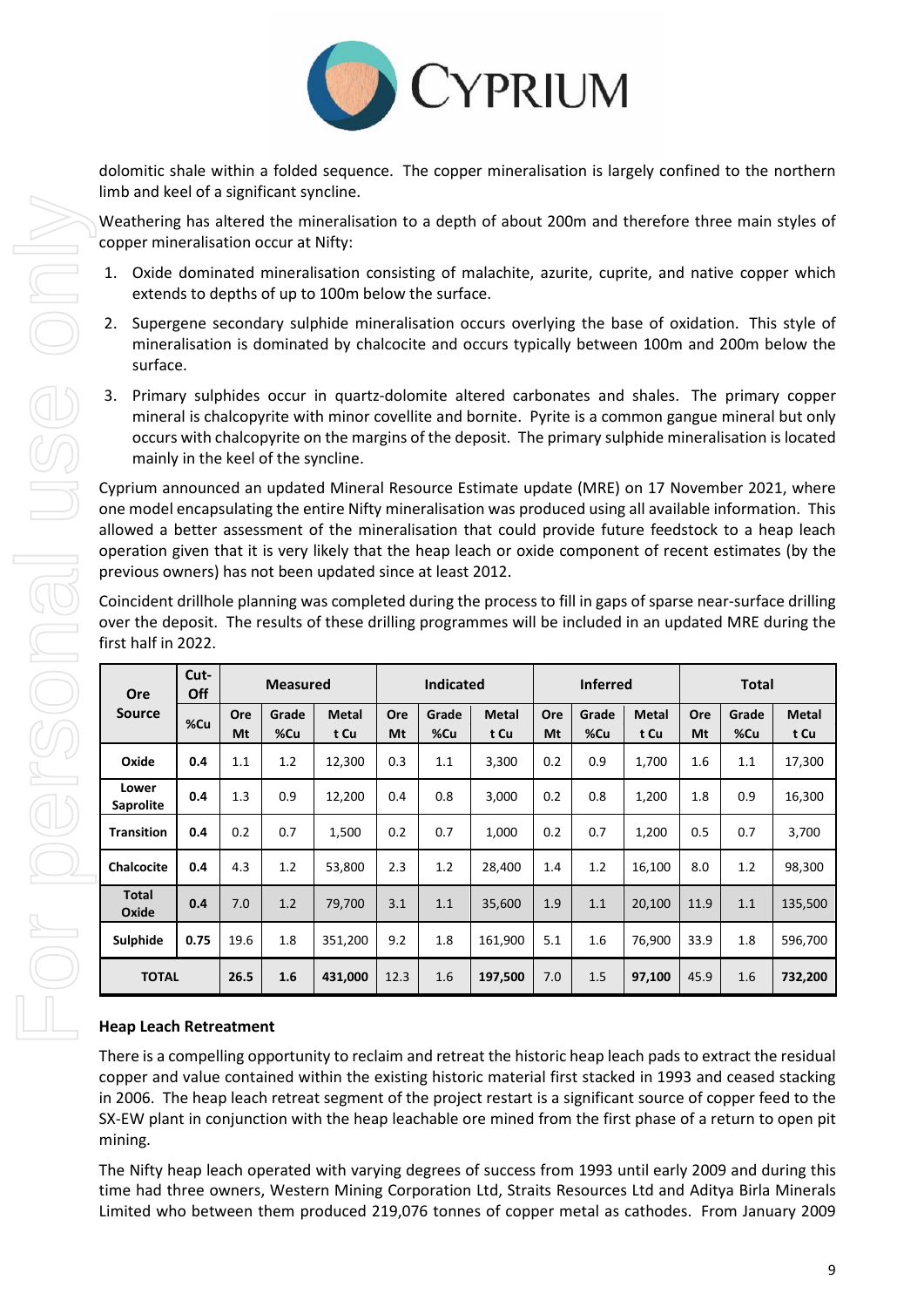

until entering care and maintenance in November 2019, copper concentrate was produced for export to an Indian smelter.

Stacking of new ore onto the leach pads stopped during the latter part of 2006 and after this time, there was some ore rearrangement as the site personnel attempted to extract more copper from the early pads of the WMC era. Material was continuously leached until 2008 when it was deemed uneconomic to continue and final copper was stripped in early 2009. It was generally recognised at the time that the copper remaining on the heaps was potentially recoverable however the then owner was focused on producing a copper concentrate from the underground mine to feed its smelter located in India. The historic heap leach pads are generally regarded as a heterogeneous stockpile as there is little uniformity in the material stacked. There were approximately sixty individual pads formed and the results from metallurgical accounting produced from physical measurement, assay results and calculations estimate the current inventory of the historic heap leach pads to be:

• 17.16 Mt @ 0.53%Cu (~91Kt tonnes of copper metal)

To facilitate the retreat of the historic heaps, the remnant material will be relocated to newly constructed heap leach infrastructure located adjacent to the existing facilities. Material will be reclaimed using front end loaders to a self-contained mobile feeder/stacker unit feeding an overland conveyor transporting to a mobile screening unit to size all material to 20mm.

The sized, crushed, and screened material will be transferred to an agglomeration unit via a combination of overland and grasshopper conveyors. Once conditioned, the remnant material will then be moved to a radial stacker, again via a combination of overland and grasshopper conveyors, and stacked to a height of 6m from the front of the heap leach pad cell through to the rear of each cell in an uninterrupted pass.

#### **Mining and Ore Reserve Estimate**

Open pit mining operations are planned to be re-established to provide heap leachable ores to the redeveloped existing heap leach pad. The original project commenced with open pit mining in 1993 and was focused on the relatively high-grade part of the oxide mineralisation but closed in 2006 when open pit economics became marginal and site focus was on the large and rapidly developing underground sulphide operation.

The costs, metallurgical recoveries, and copper pricing used in the optimisation to form the basis of a mine design has been based on analysis and test work completed for this study. Further inputs and information have been provided from Cyprium's in-house database constructed from previous and specific experience in evaluating and developing similar SX-EW copper projects elsewhere.

The open pit optimisations using Whittle software were carried out using only measured and indicated mineral resources in line with JORC (2012). Inferred Resources have not been included in the open pit design and will be subject to further drilling to convert to a measured and indicated mineral resource category. Most of the inferred category has resulted from a paucity of close-spaced drilling information and may be upgraded and hauled as ore to the processing circuit should results be favourable.

The planned mine operating philosophy adopts a staged approach via an initial oxide open pit that targets remnant oxide and transitional copper mineralisation before encountering increased volumes of secondary sulphides. This forms a key basis for the processing schedule where the copper mineral species is considered for the development of pad specific leaching curves.

The proposed mining sequence is best described as dividing the open pit into east and west cutbacks. The eastern cutback will be developed first to access higher grade ore near surface and will encroach into the influence of the existing underground subsidence zone. Further discrete phases and cutbacks will need to be developed in such a manner as to deal with any geotechnical stability issues in the subsidence zone to re-establish a stable berm batter configuration.

The optimum open pit shell is based on the maximum un-discounted operating cashflow which reached a depth of 10,085mRL or approximately 225m below surface. The chosen shell used for the detailed mine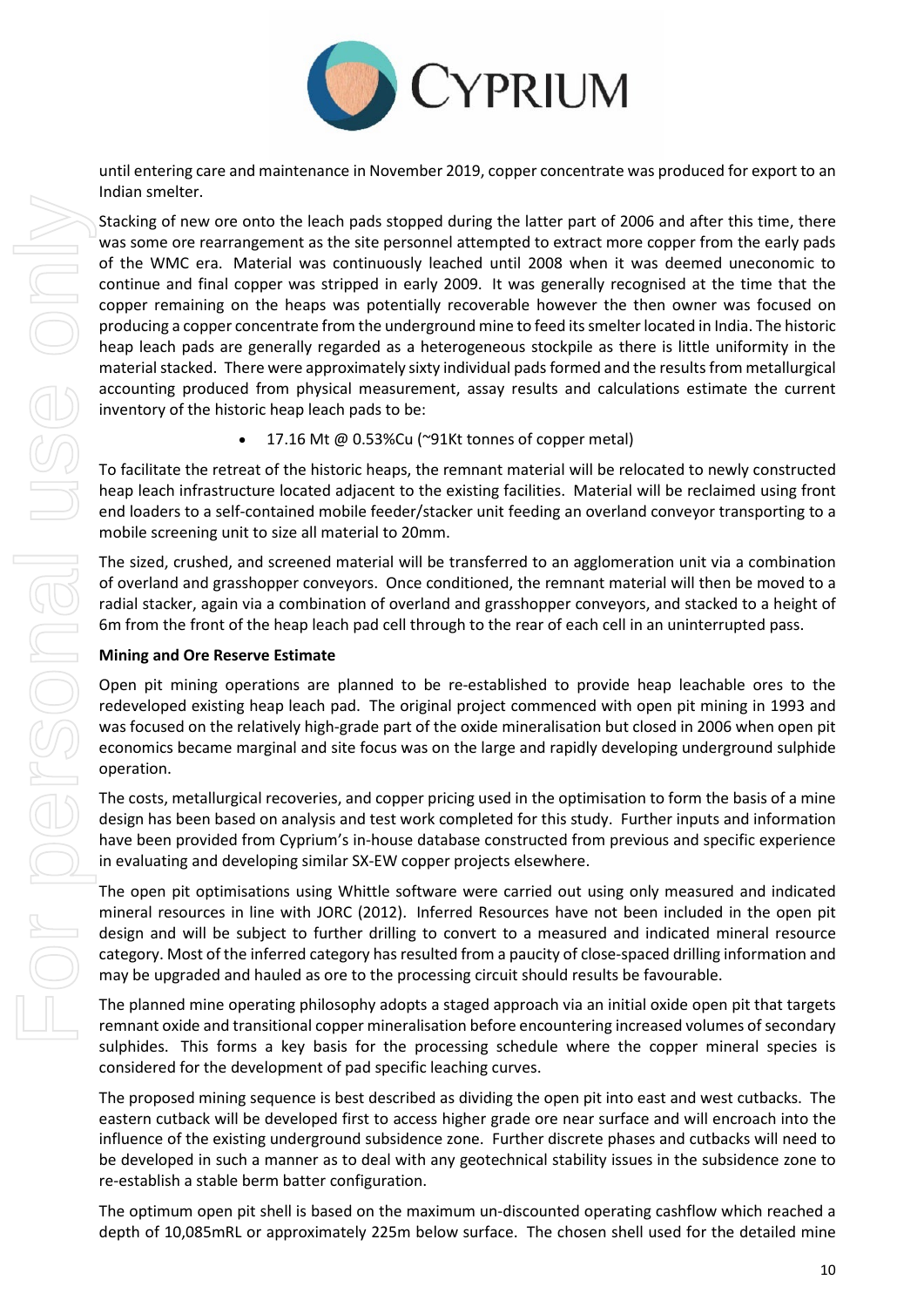

plan contains 8.8Mt of process feed at 0.87% Cu for approximately 76.4kt of stacked recovered copper metal. Approximately 52.9Mt of waste is contained within this open pit shell which equates to a waste to ore stripping ratio of 6:0.

The overall slope angles within the proposed pit will vary between 30 – 38 degrees, similar to the historic open pit and reviews of the available structural and rock mass data indicates inter-ramp angles of up to 50 degrees may be possible within certain domains of the final excavation.

The planned operating areas are large enough to support two mining fleets directing waste and ore to distinctly separate facilities. The offices and facilities on site are sufficient to accommodate both Cyprium mining employees and the mining contractor.

## **Metallurgy and Mineral Processing**

Over time, Nifty was established as a robust oxide and secondary sulphide heap leach operation capable of producing approximately 25,000tpa of copper metal as cathodes (LME Grade A with a purity of more than 99.999% copper metal) via SX-EW processing.

The initial heap leach project capacity was developed at 16,500tpa of Grade A LME copper cathode, which was subsequently expanded in two steps to 18,000 tpa. and then to 25,000 tpa.

The SX-EW plant will be refurbished with modern technological improvements, to return the Nifty operation to cathode production through the treatment of remnant oxides while at the same time using the considerable body of sulphide leaching experience from within the company to bring the total heap leaching process up to Cyprium's best practice operating systems.

The current mine plan treats only remnant copper rich mineralisation that has previously been mined and treated via SX-EW processing at Nifty. This Re-start Study only includes ore types that have previously been beneficiated on site.

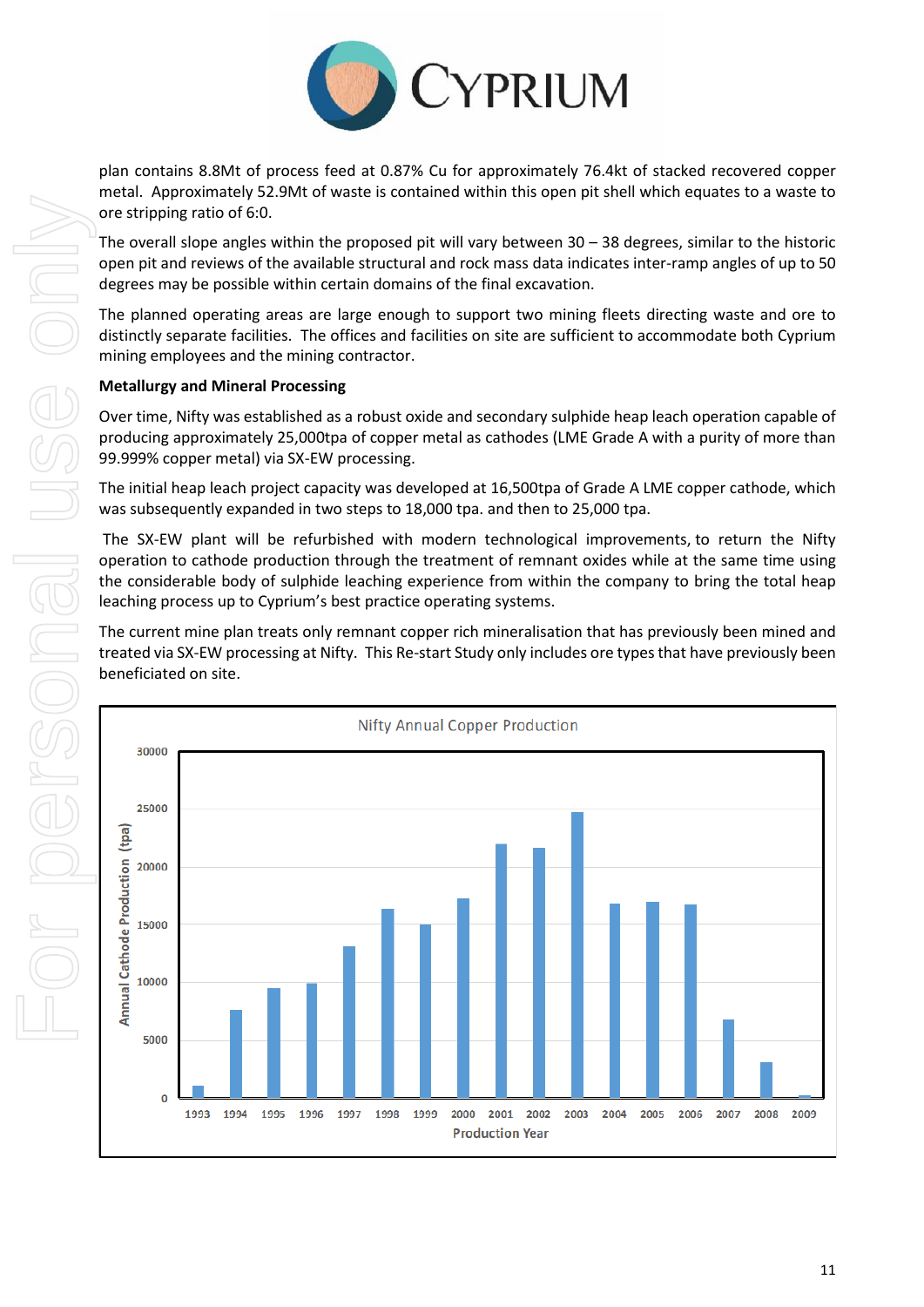

The Nifty operation has demonstrated successful treatment of the mineralisation over a period of sixteen years. On this basis, metallurgical testwork is not required on the open pit oxide mineralisation as it is proven and well understood.

Cyprium commissioned ALS Metallurgy Services (ALS) to undertake a metallurgical study to evaluate aged heap leach samples collected during a trenching exercise completed at Nifty during the second quarter of 2021. A 650kg consignment of remnant heap leach pad samples packed into 210-litre plastic lined steel drums was first received at the independent laboratory in May 2021. The contents of the drums were agglomerated and loaded into Perspex columns to complete leaching tests where a testwork regime investigated the extraction potential of the remaining copper via a simulated heap leach process using various reagents as lixiviants.

The testwork targeted copper recoveries of 85%, recovery times of 360 days under actual production leaching conditions, reduced acid consumption and reduced polymer agglomerant consumption.

Four individual column tests (3x2m and 1x6m height) with specific individual objectives and test conditions were conducted during 2021. These test cells have returned results for the finalisation of a system of reagent addition to be used in the treatment of the remnant heap leach pads.

Optimisation testwork, currently underway, will enable a scalable solution to be designed for the agglomeration, curing, stacking and irrigation of the historic heap leach material based on this work. Initial results of the optimisation columns will result in reduced reagents consumptions from those already anticipated in this study. Further optimisation testwork will be conducted on new oxide ore via diamond core drilled in 2021 and currently in the laboratory.

There will be two leach pad circuits on site producing copper in solution to the plant namely, the rehandling, retreatment and stacking of the existing historic leach pads and the mining, crushing, agglomeration and stacking of newly mined oxide material from the expanded historical open pit.

## **Water Supply**

Nifty is located on the western margin of the Great Sandy desert in the East Pilbara region of Western Australia where climatic conditions are arid with highly variable rainfall, peaking between December and March, and dominated by tropical cyclones. Evaporation is high in the Nifty region, with average monthly evaporation exceeding average monthly rainfall in all months. However, during intense summer rain events, rainfall may exceed evaporation and therefore apart from cyclonic periods, summers are typically hot and dry, with cool mild winters.

There are several different hydrogeological environments in the vicinity of the Nifty operation that maintain water supplies for the operation. Two important sources for maintaining water supplies for operations are a fractured rock aquifer system, in weathered and altered shale, which is being dewatered and mined (Nifty Mine aquifer) and an alluvial aquifer (the Nifty Palaeochannel) to the east of the mine. A third water source is an alluvial aquifer (the '10K' aquifer) in sands 10 km southeast of the mine is used for potable water supply.

The first decade of operations at Nifty concerned open pit mining only and the dewatering was initially achieved using a combination of production bores (located in-pit and ex-pit), and in-pit sumps. However, the dewatering focus changed with the development of the underground mine in 2004 due to the need to drawdown groundwater for mining purposes rather than for the production of a steady supply of water matched to the needs of the project.

A water balance model was commissioned for the restart and redevelopment and a preliminary model has been completed to understand the existing supplies in the shorter term for planning purposes.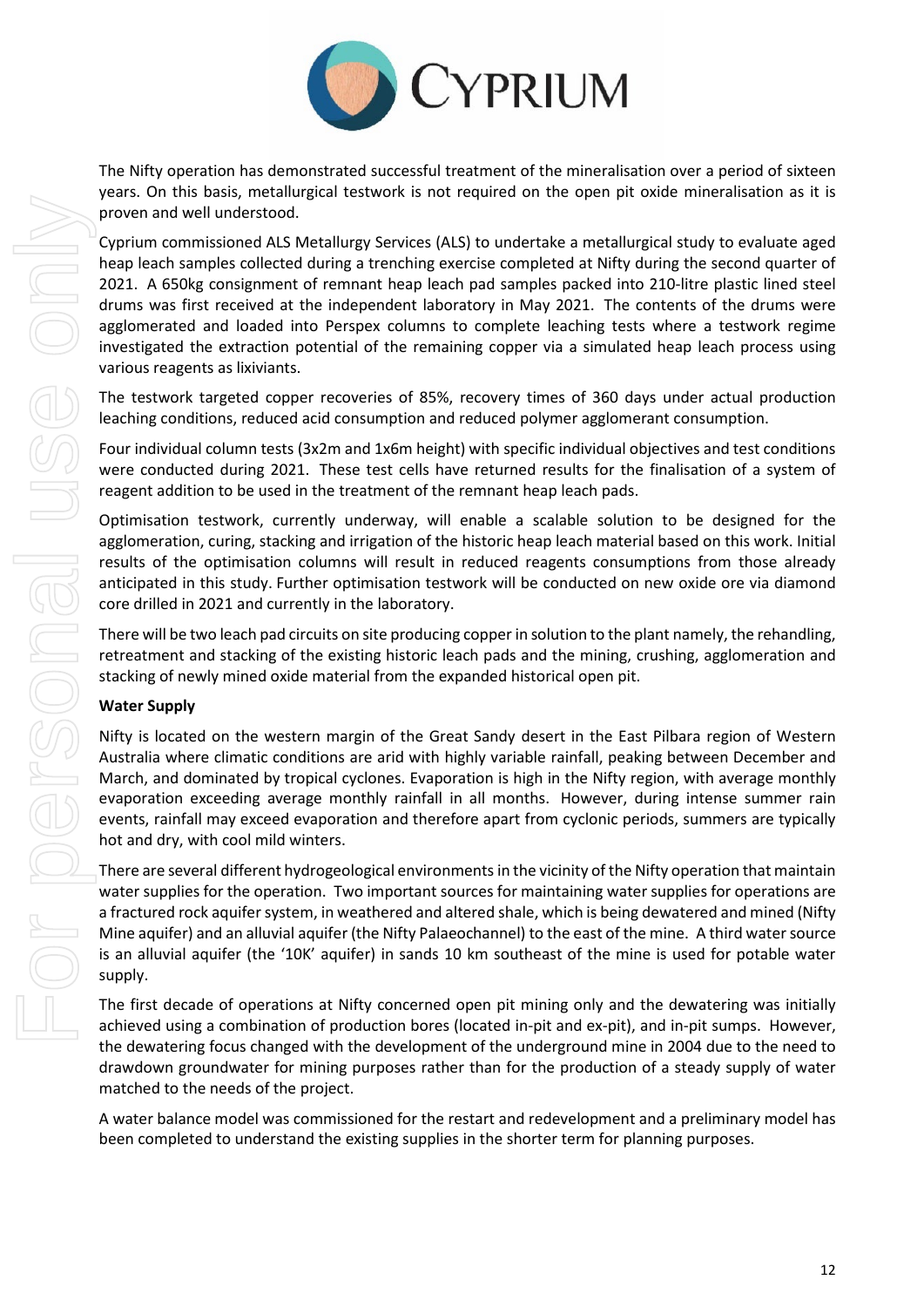

## **Infrastructure and Logistics**

The Nifty site has extensive infrastructure in place and is commensurate with a remote operation located in the Northwest of Australia. The twenty-nine years since operations first commenced has seen this mine site embark on several phases of project development in direct relation to the ongoing development of the copper resource.

Each phase has necessitated the construction of new and additional support infrastructure to augment that already developed and often included the expansion and refurbishment of other older and more fundamental installations.

Nifty is accessed via its own unsealed road that it maintains, with the last government maintained road ceasing at Woodie Woodie, which is located 54km to the west, or via the on-site sealed all-weather airstrip that is rated for jet aircraft. There is a 400-person village on site, which is currently being refurbished and an upgrade to 4G communications facilities which is due to be completed by mid-March 2022.

Two significant milestones have improved logistics at Nifty since the commencement of operations in 1993. These are the completion of the Rippon Hills Road in 1999 and the installation of the Nifty Gas pipeline in 2005.

Most of the developed infrastructure has remained in place since the operation was placed into a care and maintenance regime during November 2019. Support facilities were generally left idle with minimal maintenance undertaken prior to Cyprium taking control of the asset at the end of March 2021.

Since acquiring the Nifty copper project, Cyprium instituted a site maintenance and refurbishment programme that was specifically targeted at key components of the SX-EW system and associated infrastructure required to support the recommissioning of the heap leach and SX-EW operation. This programme included a camp facilities refurbishment to meet the immediate and future needs of the site.

## **Project Development Schedule**

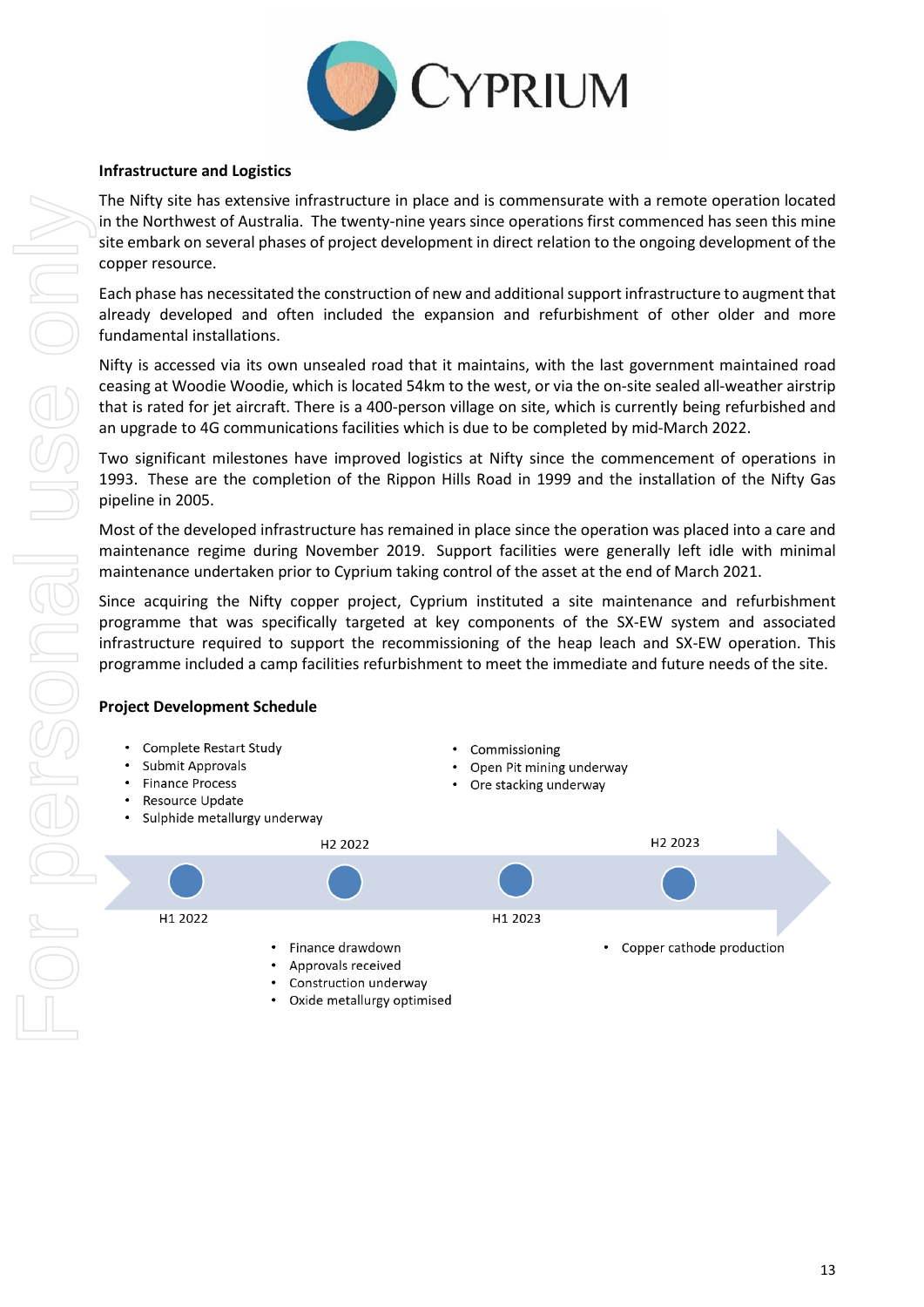

## **Economic Analysis**

| Open Cut Ore mined                                     | Mt          | 8.8   |
|--------------------------------------------------------|-------------|-------|
| lRe-treat ore tonnes stacked                           | Mt          | 17.1  |
| Total ore stacked                                      | Mt          | 25.9  |
| Average Grade                                          | %           | 0.65  |
| <b>Average Recovery</b>                                | %           | 87.3  |
| Copper Metal Cathode Production Capacity               | ktpa        | 25.0  |
| Copper Metal Cathode Produced                          | Kt          | 146.1 |
| Copper Metal Cathode Produced                          | <b>Mlbs</b> | 322.0 |
| Life of Oxide Heap Leach Operation (post construction) | Years       | 6.3   |
| Revenue                                                | USD/lb      | 4.08  |
| C <sub>1</sub> Costs                                   | USD/lb      | 1.91  |
| IC2 Costs                                              | USD/lb      | 2.56  |
| <b>C3 Costs</b>                                        | USD/lb      | 2.82  |
| Pre-production Capital Expenditure                     | <b>AUDM</b> | 149.3 |
| Operating Cash Flows (EBITDA)                          | <b>AUDM</b> | 822.8 |
| Free Cash Flows (EBIT)                                 | <b>AUDM</b> | 543.7 |
| NPV Pre-Construction (after tax) @7% discount rate     | <b>AUDM</b> | 277.3 |
| IRR (after tax)                                        | %           | 37    |
| Project payback post construction                      | Years       | 3.0   |

The pit optimisation only includes material from the measured and indicated category of the current Nifty Mineral Resource Estimate, that was released by Cyprium on 17 November 2021, which does not include any assay results from the Nifty west and southeast drilling programmes undertaken during 2021. The pit optimisation excludes inferred material.

Pre-operations capital expenditure is estimated at AUD149 million, and including working capital and other site costs, the project funding required is estimated at AUD193 million. The SX-EW annual production capacity is 25,000 tonnes per annum copper cathode and the oxide heap leach operation post construction life of mine is 6.3 years.

C1 operating costs are USD1.91/lbs and all in C3 costs are USD2.82/lbs, to provide a post capital free cash flows of AUD544 million, a post-tax Net Present Value of AUD277 million, an Internal Rate of Return of 37% and a project payback of 3 years.

| <b>Sensitivities</b>              | <b>Base Case</b> | Sensitivity | Cash Flow <sup>1</sup> | NPV <sup>2</sup> | IRR <sup>2</sup> |
|-----------------------------------|------------------|-------------|------------------------|------------------|------------------|
| Cu Price                          | USD9,000/t       | USD1,000    | AUD195m                | AUD101m          | $+12%$           |
| Cu Price                          |                  | USD10,000/t | AUD1,947m              | AUD379m          | 49%              |
|                                   |                  |             |                        |                  |                  |
| AUD/USD FX                        | 0.75             | 5%          | AUD92m                 | AUD48m           | +6%              |
| AUD/USD FX                        |                  | 0.7125      | AUD1,845m              | AUD325m          | 43%              |
|                                   |                  |             |                        |                  |                  |
| C <sub>1</sub> Costs              | USD1.91/lbs      | 10%         | AUD(82)m               | AUD(61)m         | (7)%             |
| C <sub>1</sub> Costs              |                  | USD2.10/lb  | AUD903m                | AUD216m          | 30%              |
|                                   |                  |             |                        |                  |                  |
| Capital Costs                     | AUD279m          | 10%         | AUD(28)m               | AUD(25)m         | (4)%             |
| Capital Costs                     |                  |             | AUD307m                | AUD252m          | 33%              |
| <sup>1</sup> Pre-tax cash flows   |                  |             |                        |                  |                  |
| <sup>2</sup> After tax cash flows |                  |             |                        |                  |                  |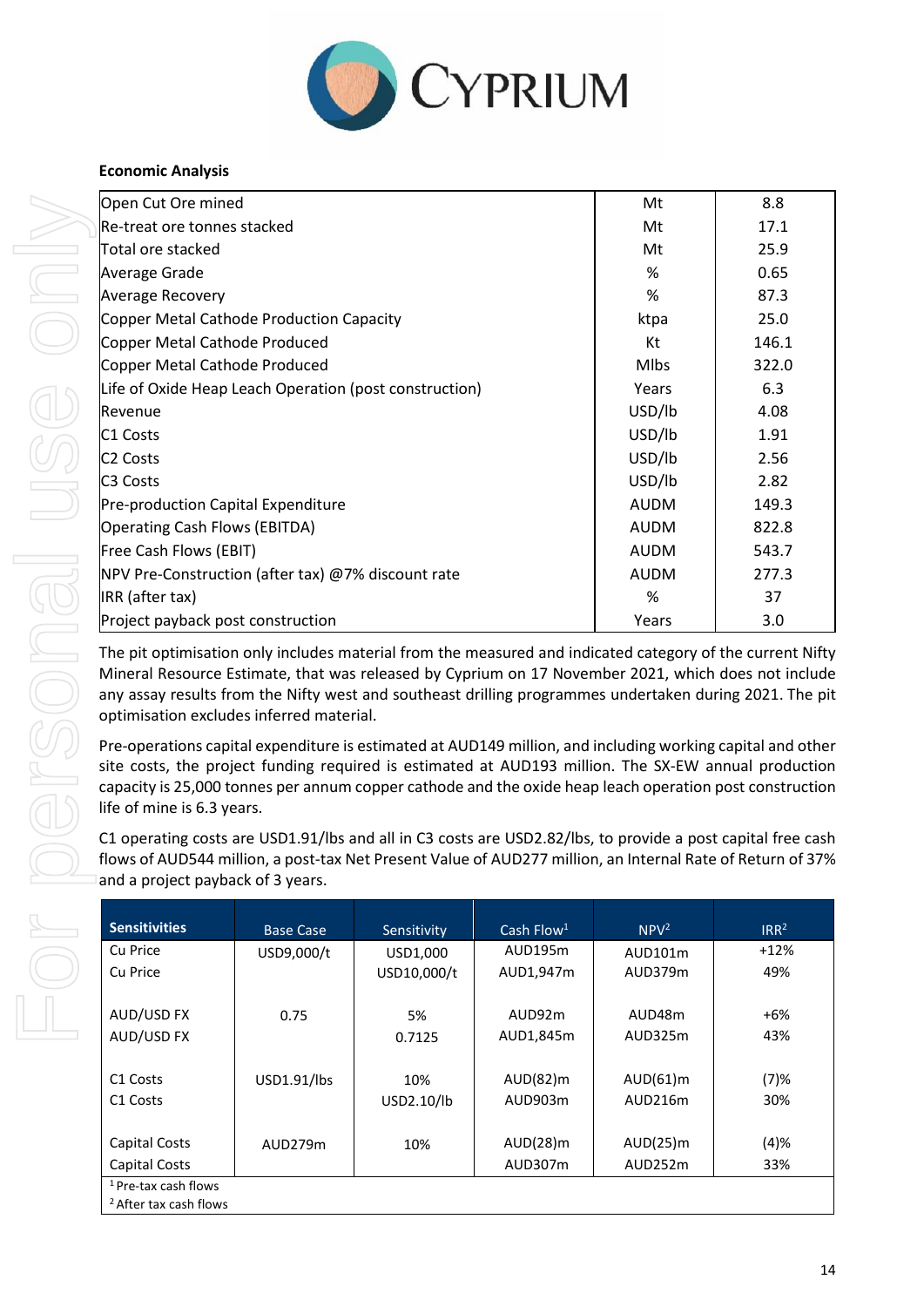

The project cash flows and forecast returns are very sensitive to the movement in the LME Copper price and AUD/USD FX rate which has been based on an LME Copper price of USD9,000 per tonne and an AUD/USD FX rate of 0.75. The LME Copper price has been regularly trading above USD10,000 per tonne during 2022 and the AUD/USD FX rate in a range of 0.70 - 0.74 during 2022, which at market current pricing provides considerable upside against the upwards operating and capital cost trends that the industry is currently experiencing.

## **Opportunities**

- 1. Only known significant near-term copper development project in Australia at present.
- 2. The open pit shape contains 1.2MT at 0.8% copper of inferred resources (9,600 copper metal tonnes insitu) that have the potential to provide extra copper tonnes to the heap leach. The cost of the material in this study classifies and costs that material as waste.
- 3. The drilling conducted by Cyprium and released to the market in late 2021 and early 2022 has not been included in the Mineral Resource Estimate and is expected to add copper tonnes to the inventory and convert existing copper metal classifications to higher confidence. This new estimate will be available in H1 2022.
- 4. Reagent consumptions are currently being optimised in the laboratory and so far, indications are good. The optimisation tests are being undertaken on a representative trench sample and high grade and low-grade composite sonic samples. A chalcopyrite sample is also being tested under the proposed regime. Results are expected in H1 2022. Further optimisation testwork will be conducted on new ore from the oxide pit via diamond core currently in the laboratory.
- 5. The sulphide project will extend the mine life substantial as either a sulphide heap leach operation or a concentrator operation. These studies have commenced and are currently in a design optimisation and metallurgical test work phase.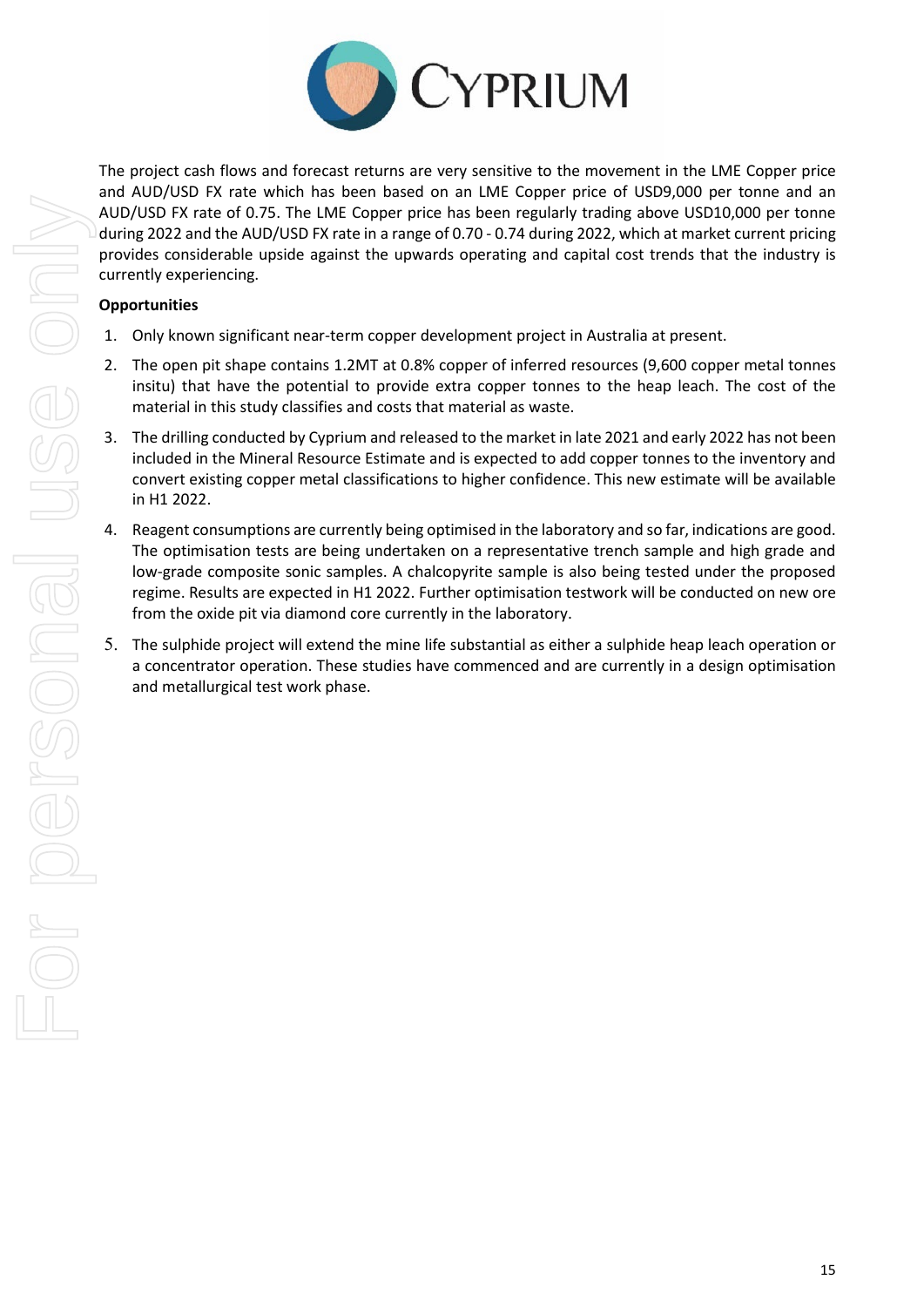

## **Detailed Cost Breakdowns**

| <b>Total Pre-operations Capital Expenditure</b>                 | <b>AUDM</b> |      | 149.3 |
|-----------------------------------------------------------------|-------------|------|-------|
| Other sustaining capital expenditure                            | <b>AUDM</b> | 5.0  | 34.2  |
| Pre-strip mining costs                                          | <b>AUDM</b> | 10.6 |       |
| Owners construction & commissioning general &<br>administration | <b>AUDM</b> | 13.9 |       |
| Camp refurbishment and re-start study costs                     | <b>AUDM</b> | 4.7  |       |
| <b>Indirect Pre-operations Capital Expenditure</b>              |             |      |       |
| <b>Direct Construction Expenditure</b>                          | <b>AUDM</b> |      | 115.1 |
| <b>Owners Costs</b>                                             | <b>AUDM</b> |      | 2.5   |
| Electrical                                                      | <b>AUDM</b> | 2.0  | 5.2   |
| <b>Structural Mechanical &amp; Piping</b>                       | <b>AUDM</b> | 3.2  |       |
| Engineering                                                     |             |      |       |
| Commissioning                                                   | <b>AUDM</b> | 0.7  | 13.7  |
| Preliminary & General                                           | <b>AUDM</b> | 2.9  |       |
| <b>Structural Mechanical &amp; Piping</b>                       | <b>AUDM</b> | 10.1 |       |
| <b>Installation Costs</b>                                       |             |      |       |
| Freight                                                         | <b>AUDM</b> |      | 3.5   |
| <b>Buildings</b>                                                | <b>AUDM</b> | 0.3  | 52.2  |
| <b>Electrical Equipment</b>                                     | <b>AUDM</b> | 19.9 |       |
| Piping, SPIs & Manual Valves Supply                             | <b>AUDM</b> | 2.4  |       |
| <b>Structural Steel</b>                                         | <b>AUDM</b> | 1.3  |       |
| <b>Mechanical Equipment</b>                                     | <b>AUDM</b> | 25.8 |       |
| Concrete                                                        | <b>AUDM</b> | 2.5  |       |
| <b>Supply Costs</b>                                             |             |      |       |
| Heap Leach Pad Construction & Earthworks                        | <b>AUDM</b> |      | 38.0  |

Direct construction costs are AUD115 million for the establishment of heap leach pads and the refurbishment of the SX-EW processing plant. A further AUD34 million will be incurred to complete the AUD10 million camp refurbishment project, Cyprium development personnel and site administration costs, together with pre-strip mining activities.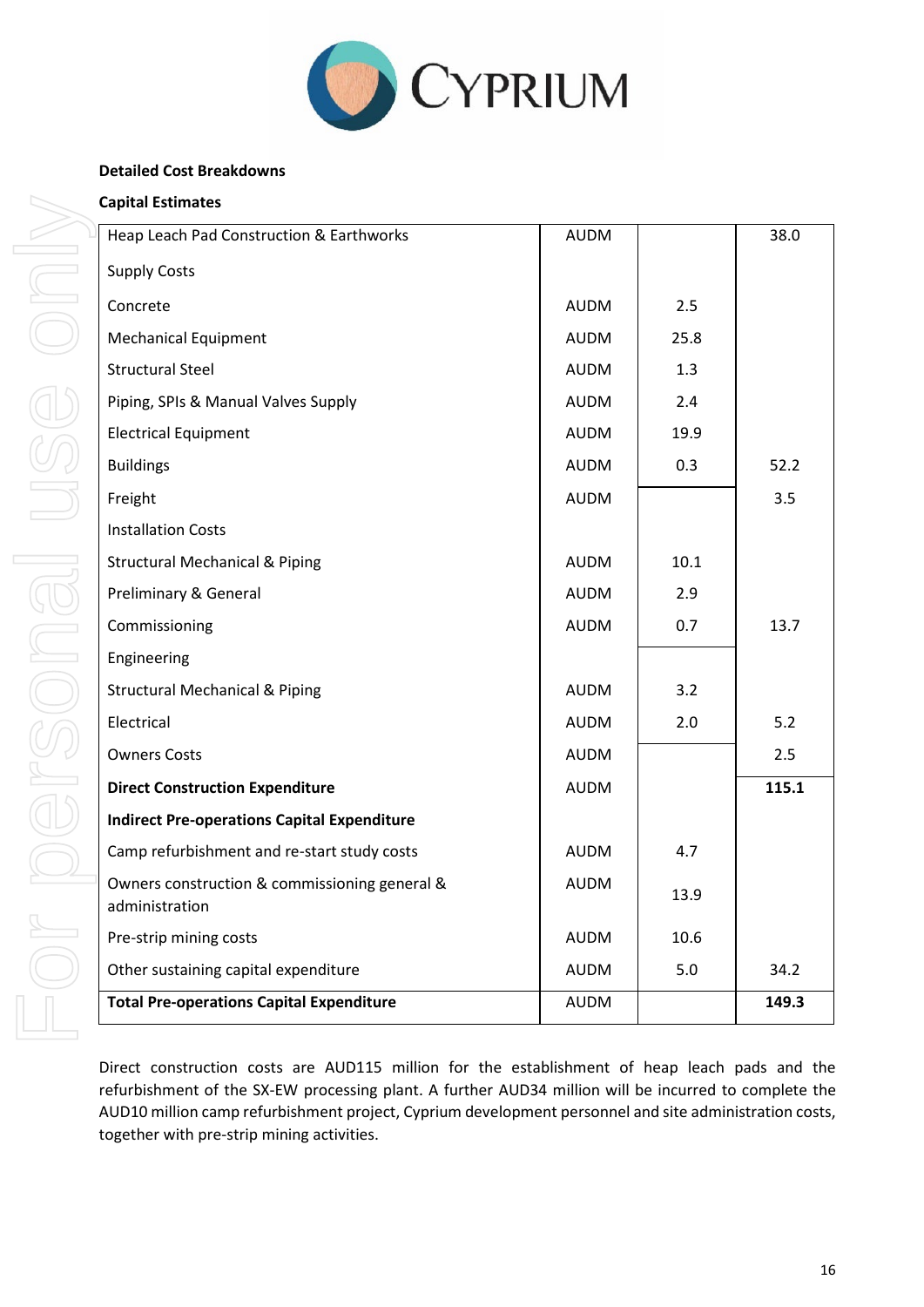

| Heap Leach Pad Construction & Earthworks                      | AUDM | 39.5  |
|---------------------------------------------------------------|------|-------|
| Pre & Deferred stripping mining costs                         | AUDM | 57.3  |
| Crushing and conveyor costs                                   | AUDM | 25.8  |
| Other sustaining capital expenditure                          | AUDM | 7.2   |
| <b>Total Post Construction Sustaining Capital Expenditure</b> | AUDM | 129.8 |

Post operations sustaining capital expenditure requirements include construction of further heap leach pads, deferred stripping costs for open pit cutbacks, and crushing circuit and conveyors which are being acquired over a 3-year period in line with pad and cell construction schedule.

#### **Revenue**

| Recovered Copper - Heap Leach Re-treat | Kt          | 77.3    |
|----------------------------------------|-------------|---------|
| Recovered Copper - Open Cut            | Kt          | 68.8    |
| Recovered Copper - Total               | Кt          | 146.1   |
| <b>Copper Price</b>                    | USD/t       | 9,000   |
| <b>Copper Price</b>                    | USD/lb      | 4.08    |
| <b>Exchange Rate</b>                   | AUD/USD     | 0.75    |
| Copper Revenue - Heap Leach Re-treat   | <b>AUDM</b> | 927.5   |
| Copper Revenue - Open Cut              | AUDM        | 825.0   |
| Copper Revenue - Total                 | <b>AUDM</b> | 1,752.5 |

Revenue has been based on an LME Copper price of USD9,000 per tonne and an AUD/USD FX rate of 0.75 resulting in AUD1.75 billion of copper sales revenue over the oxide life of mine of 6.3 years.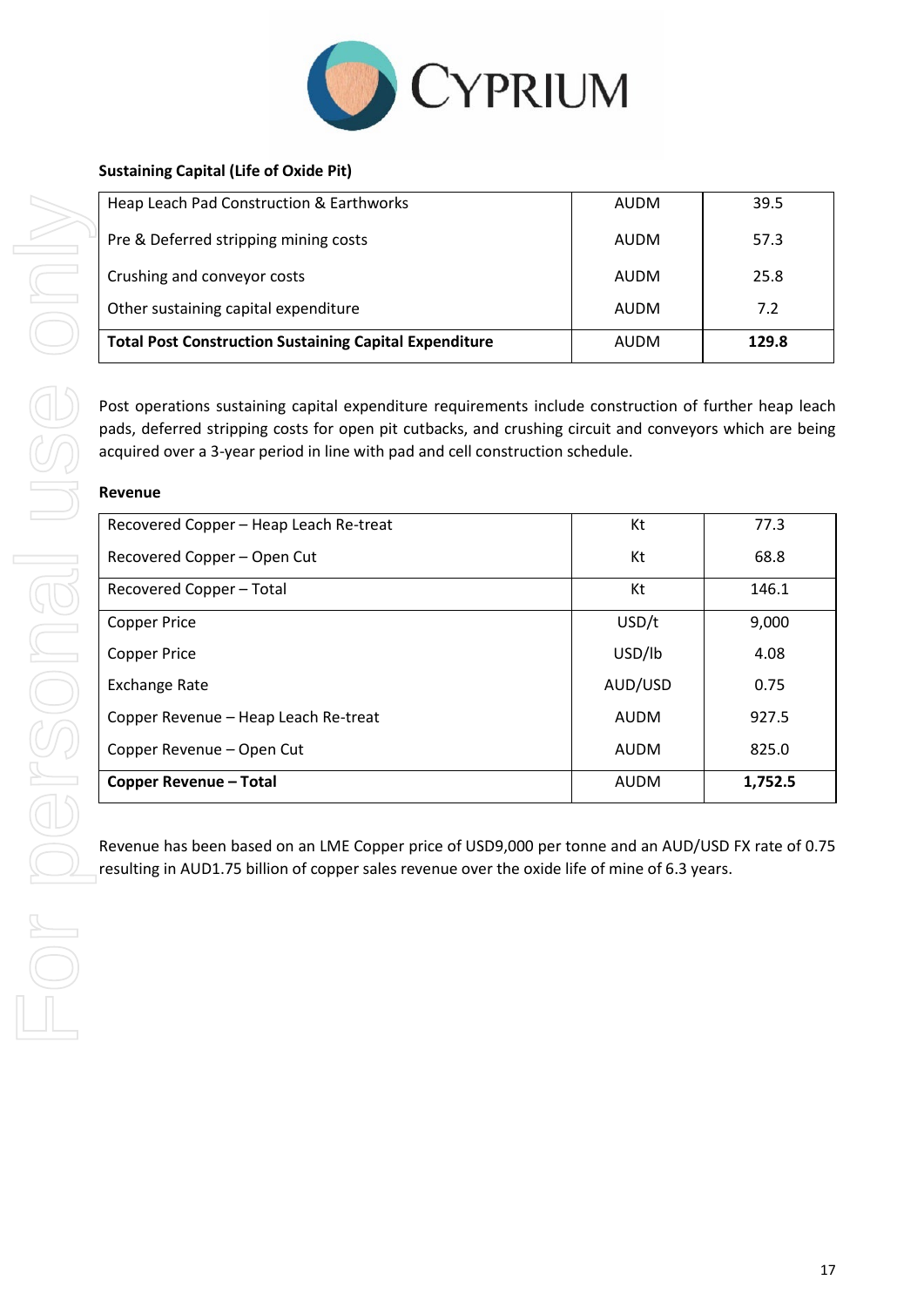

## **Operating Cost Estimates**

| <b>Heap Leach Re-treat</b>                             |             |        |       |
|--------------------------------------------------------|-------------|--------|-------|
| Ore movement                                           | Mt          |        | 17.1  |
| Ore mined average cost                                 | AUD/t       |        | 1.00  |
| Grade                                                  | %           |        | 0.53  |
| <b>Stacked Copper</b>                                  | Kt          |        | 90.9  |
| Recovery                                               | %           |        | 85    |
| Recovered Copper - Heap Leach Re-treat                 | Kt          |        | 77.3  |
|                                                        |             |        |       |
| <b>Open Cut</b>                                        |             |        |       |
| Waste mined                                            | Mt          |        | 52.9  |
| Ore mined                                              | Mt          |        | 8.8   |
| Waste mined average cost                               | AUD/t       |        | 3.71  |
| Ore mined average cost                                 | AUD/t       |        | 4.20  |
| Strip ratio                                            | Waste / Ore |        | 6.03  |
| Grade                                                  | %           |        | 0.87  |
| <b>Stacked Copper</b>                                  | Kt          |        | 76.4  |
| Recovery                                               | %           |        | 90    |
| Recovered Copper - Open Cut                            | Kt          |        | 68.8  |
| Recovered Copper - Total                               | Kt          |        | 146.1 |
|                                                        |             |        |       |
| Heap Leach Re-treat costs                              | <b>AUDM</b> |        | 17.2  |
| Open Pit Ore costs                                     | <b>AUDM</b> |        | 36.9  |
| Open Pit Waste costs (net of pre & deferred stripping) | <b>AUDM</b> | 196.2  |       |
| Less Pre & Deferred Stripping costs                    | AUDM        | (64.7) | 131.5 |
| <b>Total Mining Costs</b>                              | AUDM        |        | 185.6 |
| Cost per tonne produced                                | AUD/t       |        | 1,271 |

The existing heap leach pads have been crushed and stacked so minimal mining costs are required to transfer this material to new heap leach locations.

The majority of the mining costs will be incurred on the open pit, which delivers 8.8 million tonnes of the 11.9 million tonnes mineral resource for crushing, agglomeration and stacking of heap leach pads. Waste material costs for a pre-strip and cutbacks have been capitalised for amortisation of the life of the oxide pit.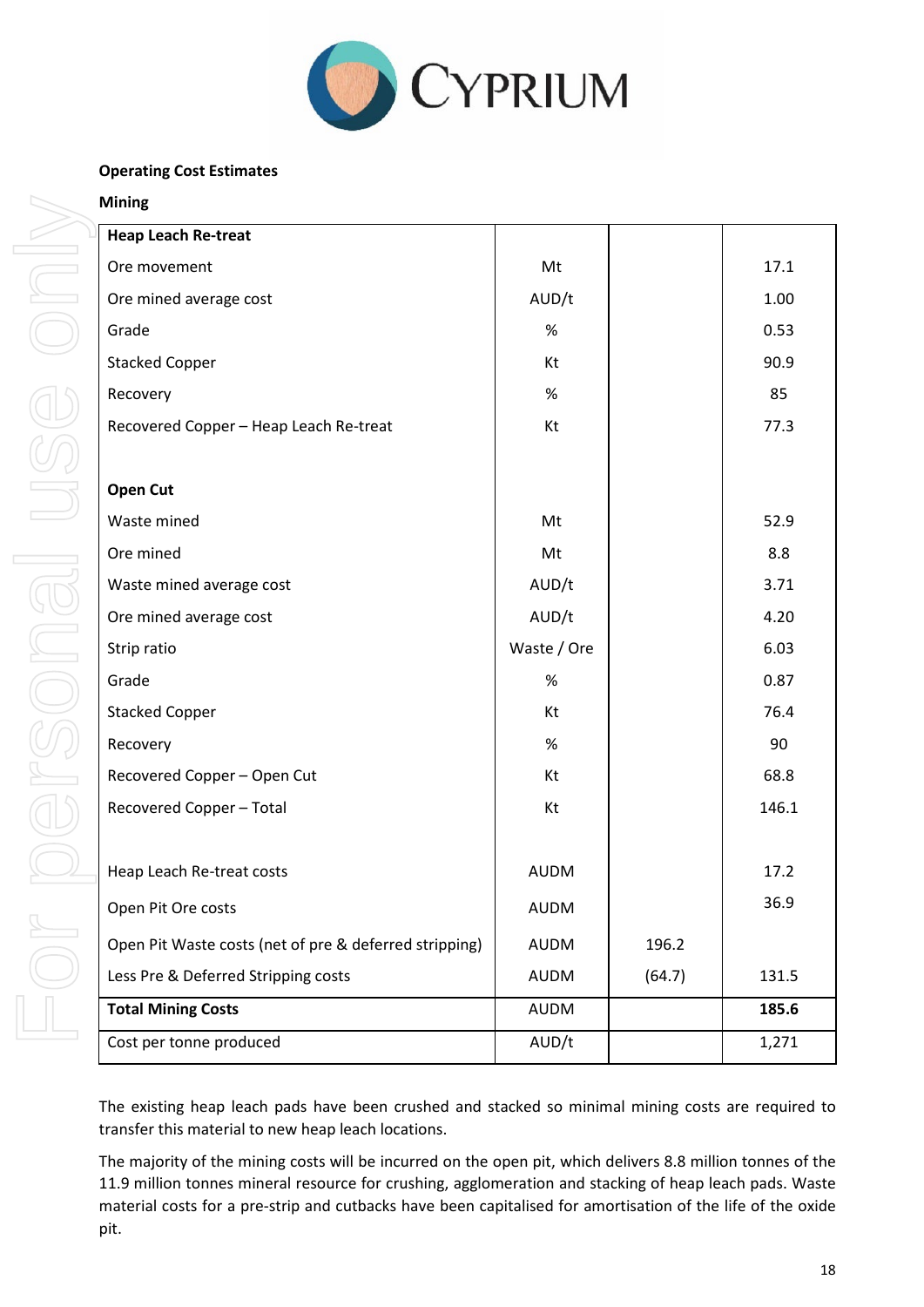

## **Variable Costs**

| <b>Heap Leach Re-treat</b>                 |             |       |
|--------------------------------------------|-------------|-------|
| <b>Stacked Copper</b>                      | Kt          | 90.9  |
| Recovery                                   | $\%$        | 85    |
| Recovered Copper                           | Kt          | 77.3  |
|                                            |             |       |
| Crushing                                   | <b>AUDM</b> | 9.1   |
| Agglomeration, Stacking & Heap Leach       | <b>AUDM</b> | 173.1 |
| <b>Solvent Extraction</b>                  | <b>AUDM</b> | 8.9   |
| Electrowinning                             | <b>AUDM</b> | 1.6   |
| Power                                      | <b>AUDM</b> | 20.7  |
| Total Variable Costs - Heap Leach Re-treat | AUDM        | 213.4 |
| Cost per tonne produced                    | AUD/t       | 2,761 |
|                                            |             |       |
| <b>Open Cut</b>                            |             |       |
| <b>Staked Copper</b>                       | Kt          | 76.4  |
| Recovery                                   | $\%$        | 90    |
| Recovered Copper                           | Kt          | 68.8  |
|                                            |             |       |
| Crushing                                   | <b>AUDM</b> | 11.4  |
| Agglomeration, Stacking & Heap Leach       | <b>AUDM</b> | 82.1  |
| <b>Solvent Extraction</b>                  | <b>AUDM</b> | 7.9   |
| Electrowinning                             | <b>AUDM</b> | 1.5   |
| Power                                      | <b>AUDM</b> | 18.4  |
| <b>Total Variable Costs - Open Cut</b>     | <b>AUDM</b> | 121.3 |
| Cost per tonne produced                    | AUD/t       | 1,764 |
| <b>Total Variable Costs</b>                | AUDM        | 334.7 |
| Cost per tonne produced                    | AUD/t       | 2,292 |

Variable operations costs include crushing, agglomeration, stacking and irrigation of the heap leach pads, along with the operating of the SX-EW plants and power supplied by a gas fuelled turbine. Agglomeration of the heap leach re-treat is just over double than the fresh open pit due the quantity of material stacked being approximately double at 17.1 million tonnes of re-treat material at a lower grade than the 8.8 million tonnes of ore sourced from the open pit.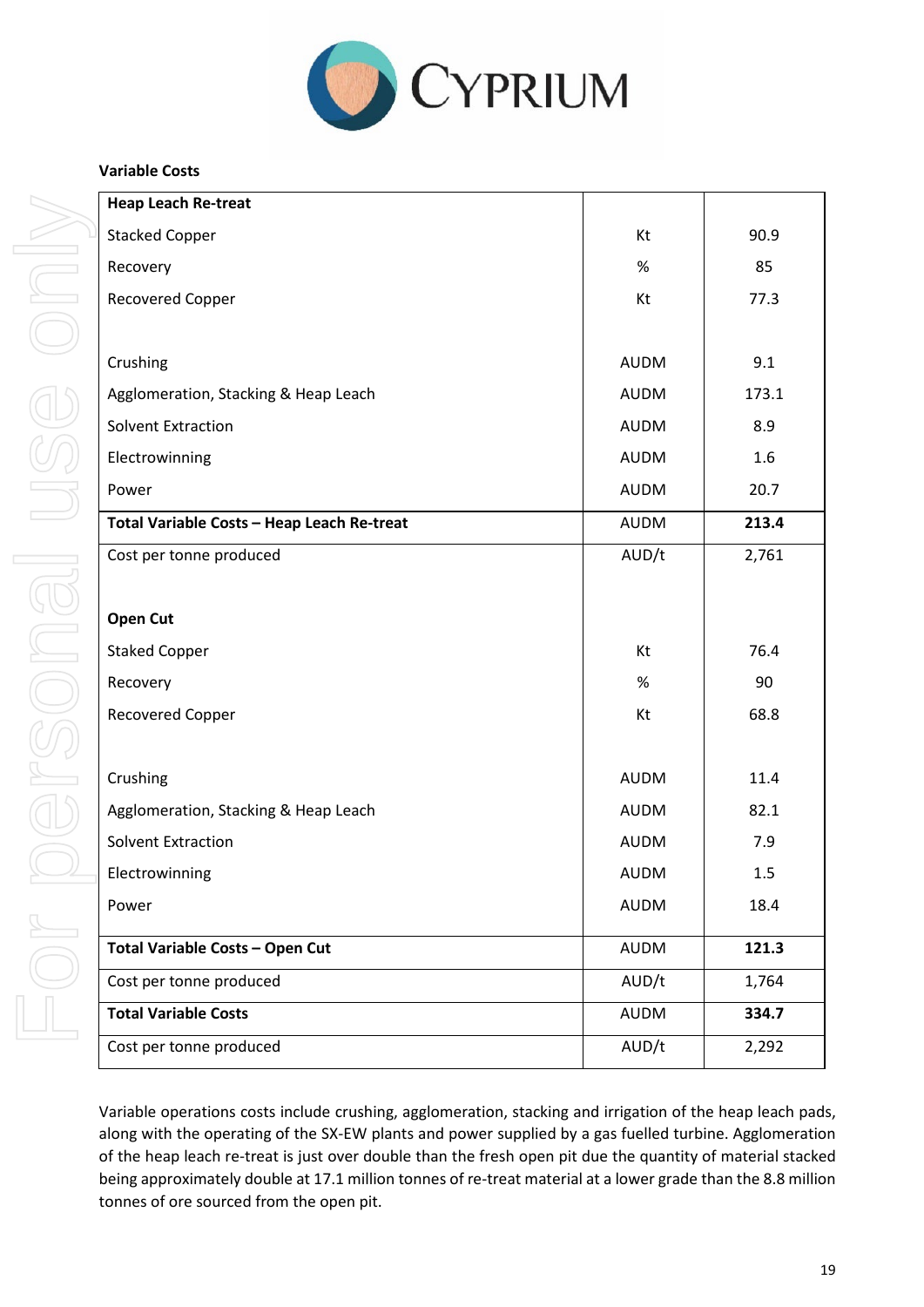

## **Fixed Costs**

| Full Time Cyprium Employees - steady state |             |       |
|--------------------------------------------|-------------|-------|
| <b>General Management</b>                  |             | 10    |
| Mining / Crushing Stacking                 |             | 17    |
| Maintenance & Engineering                  |             | 59    |
| Processing                                 |             | 33    |
| Technical Services (incl Geo & Mining)     |             | 18    |
| <b>OHS</b>                                 |             | 6     |
| Environment                                |             | 3     |
| Commercial                                 |             | 9     |
| Community                                  |             | 4     |
| Projects                                   |             | 5     |
| <b>Total Full Time Cyprium Employees</b>   |             | 164   |
| Pre-production Fixed Costs expensed        | <b>AUDM</b> | 22.3  |
| Site Based Salaries (incl. on-costs)       | <b>AUDM</b> | 163.1 |
| Recruitment                                | <b>AUDM</b> | 1.5   |
| <b>Flights</b>                             | <b>AUDM</b> | 28.2  |
| Catering                                   | <b>AUDM</b> | 19.4  |
| Freight                                    | <b>AUDM</b> | 10.4  |
| Insurance                                  | <b>AUDM</b> | 19.9  |
| Power                                      | <b>AUDM</b> | 4.5   |
| <b>Production Fixed Costs</b>              | <b>AUDM</b> | 20.2  |
| <b>Other General and Administration</b>    | <b>AUDM</b> | 11.1  |
| <b>Total Fixed Costs</b>                   | <b>AUDM</b> | 300.6 |
| Cost per tonne produced                    | AUD/t       | 2,058 |
|                                            |             |       |

Just over half of the fixed costs relate to site operational and support personnel costs with the remainder being incurred for flights, catering, onsite metallurgical laboratory, insurance and other site support costs.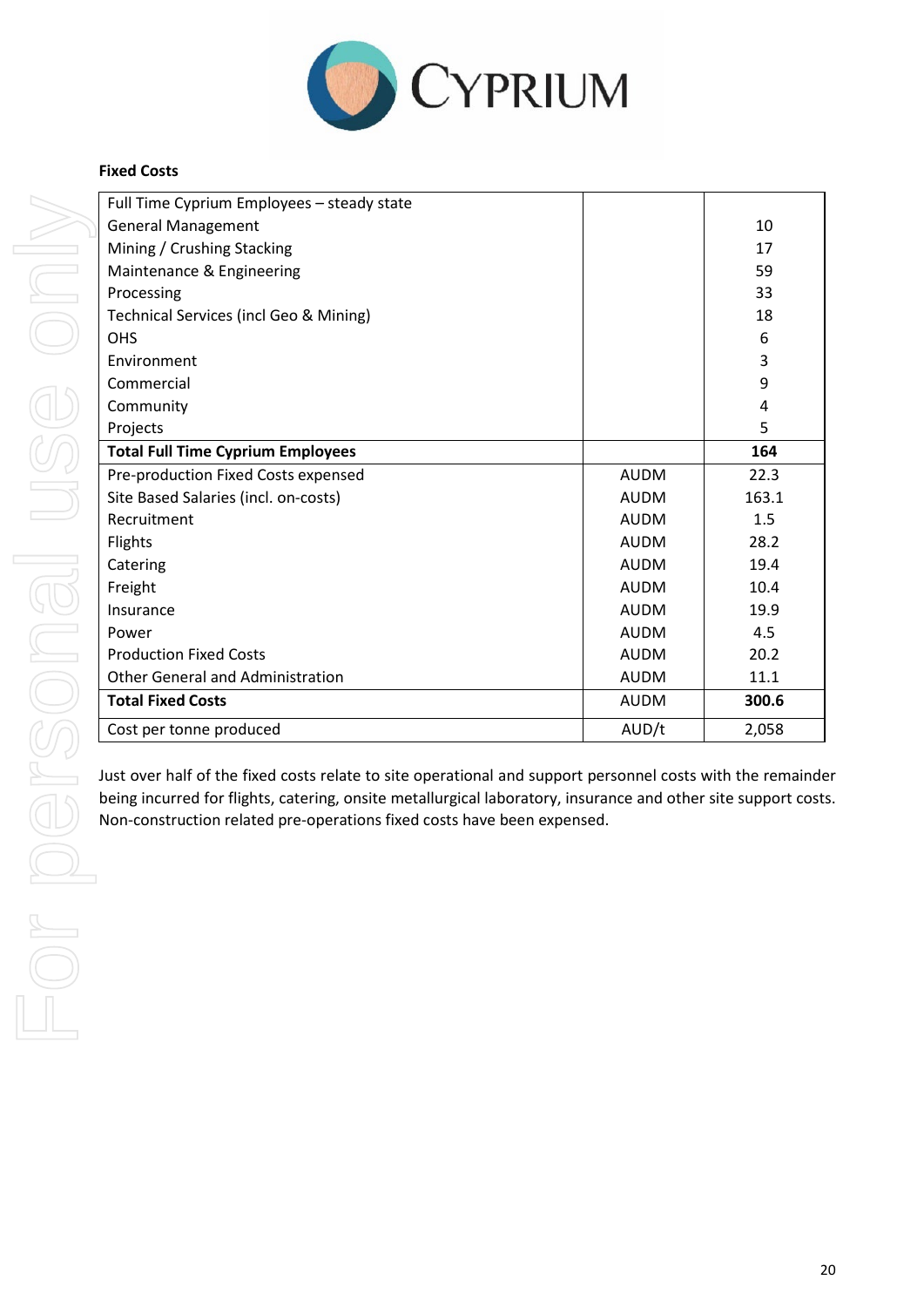

## **Royalties and Realisation Costs**

| <b>Royalties</b>                                   |             |      |       |
|----------------------------------------------------|-------------|------|-------|
| WA State Gov't Royalty - Cathode                   | %           |      | 2.5   |
| South 32 Royalty                                   | %           |      | 1.5   |
| South 32 Production Hurdle & Historical production | t           | 800k | 715k  |
| <b>Stacked Copper</b>                              | Kt          |      | 167.3 |
| Recovered Copper - Total                           | Kt          |      | 146.1 |
|                                                    |             |      |       |
| <b>Royalty Costs</b>                               |             |      |       |
| WA State Gov't Royalty - Cathode                   | <b>AUDM</b> |      | 42.4  |
| South 32 Royalty                                   | <b>AUDM</b> |      | 10.6  |
| <b>Total Royalty Costs</b>                         | <b>AUDM</b> |      | 53.0  |
| <b>Realisation Costs</b>                           |             |      |       |
| Freight to Port                                    | <b>AUDM</b> |      | 17.1  |
| Port Logistics and Handling                        | <b>AUDM</b> |      | 15.9  |
| <b>International Freight</b>                       | <b>AUDM</b> |      | 14.8  |
| <b>Assay Costs</b>                                 | <b>AUDM</b> |      | 8.0   |
| <b>Total Realisation Costs</b>                     | <b>AUDM</b> |      | 55.8  |
| <b>Total Royalty &amp; Realisation Costs</b>       | <b>AUDM</b> |      | 108.8 |
| Cost per tonne produced                            | AUD/t       |      | 745   |

State government royalties for copper cathode are payable at 2.5% of the sales proceeds (5% for copper concentrates). There is also a third-party royalty agreement payable at 1.5% of the sales proceeds of Nifty which exceeds 800,000 tonnes of contained copper over the life of mine, which is 714,908 tonnes of contained copper up to the mine being placed on care and maintenance in November 2019.

Realisation costs include freight costs from site to customers located in Asia, third party assay costs, port logistics and handling charges.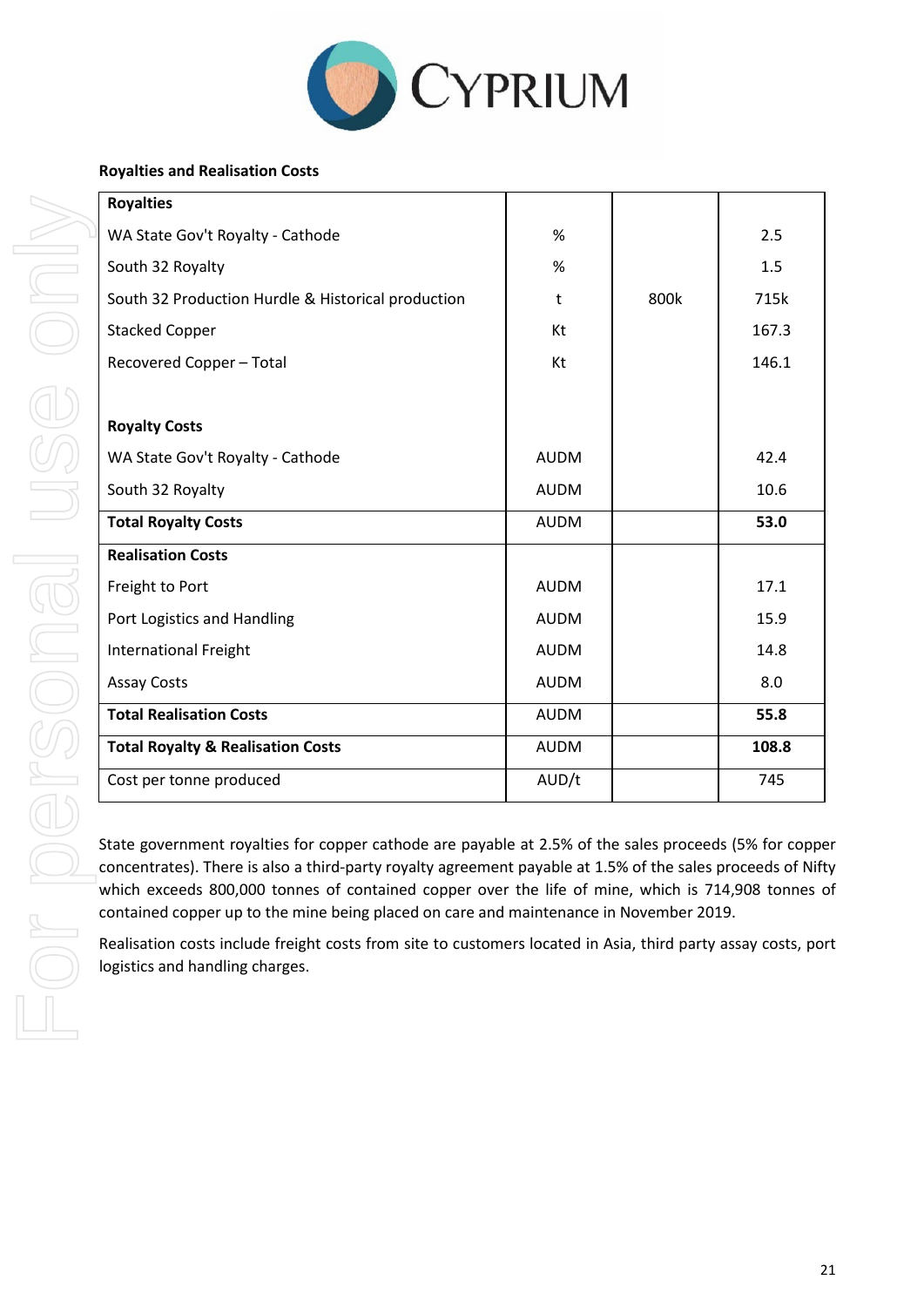

## **Key Project Metrics**

| <b>Mineral Resource</b>                                      |                 |             |       |
|--------------------------------------------------------------|-----------------|-------------|-------|
| Oxide                                                        |                 | Mt          | 11.9  |
| Sulphide<br>$\overline{\phantom{a}}$                         |                 | Mt          | 33.9  |
| Total<br>$\overline{\phantom{a}}$                            |                 | Mt          | 45.9  |
| <b>Oxide Contained Copper</b><br>$\overline{\phantom{a}}$    | 1.1%            | Kt          | 135.5 |
| <b>Sulphide Contained Copper</b><br>$\overline{\phantom{a}}$ | 1.8%            | Kt          | 596.7 |
| <b>Total Contained Copper</b>                                | 1.6%            | Kt          | 732.2 |
| Open Cut Waste mined                                         | Strip ratio 6.0 | Mt          | 52.9  |
| Open Cut Ore mined                                           |                 | Mt          | 8.8   |
| Re-treat ore tonnes stacked                                  |                 | Mt          | 17.1  |
| Total ore stacked                                            |                 | Mt          | 25.9  |
| Average Grade                                                |                 | $\%$        | 0.65  |
| Average Recovery                                             |                 | $\%$        | 87.3  |
| <b>Copper Metal Cathode Production Capacity</b>              |                 | Ktpa        | 25.0  |
| <b>Copper Metal Cathode Produced</b>                         |                 | Kt          | 146.1 |
| <b>Copper Metal Cathode Produced</b>                         |                 | Mlbs        | 322.0 |
| Life of Oxide Heap Leach Operation (post<br>construction)    |                 | Years       | 6.3   |
| Revenue                                                      |                 | USD/lb      | 4.08  |
| C1 Costs                                                     |                 | USD/lb      | 1.91  |
| C <sub>2</sub> Costs                                         |                 | USD/lb      | 2.56  |
| C3 Costs                                                     |                 | USD/lb      | 2.82  |
| M1 Margin                                                    |                 | $\%$        | 113   |
| M2 Margin                                                    |                 | %           | 59    |
| M3 Margin                                                    |                 | $\%$        | 45    |
| Pre-production Capital Expenditure                           |                 | <b>AUDM</b> | 149.3 |
| <b>Operating Cash Flows (EBITDA)</b>                         |                 | <b>AUDM</b> | 822.8 |
| Free Cash Flows (EBIT)                                       |                 | <b>AUDM</b> | 543.7 |
| NPV Pre-Construction (after tax) @7% discount rate           |                 | <b>AUDM</b> | 277.3 |
| IRR (after tax)                                              |                 | %           | 37    |
| Project payback post construction                            |                 | Years       | 3.0   |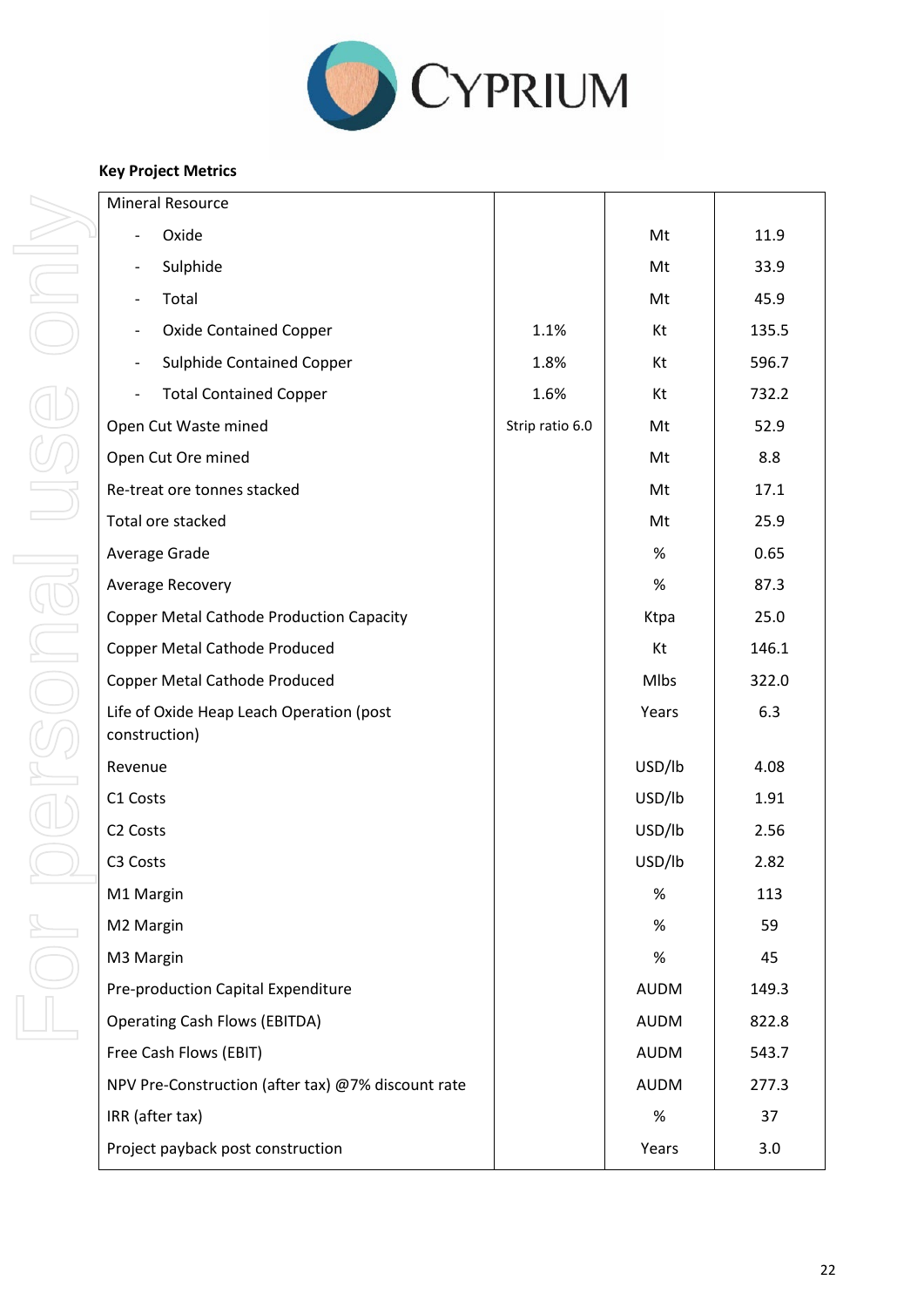

The pit optimisation only includes material from the measured and indicated category of the current Nifty Mineral Resource Estimate, that was released by Cyprium on 17 November 2021, which does not include any assay results from the Nifty west and southeast drilling programmes undertaken during 2021.

Pre-operations capital expenditure is estimated at AUD149 million, and including working capital and other site costs, the project funding required is AUD193 million. The SX-EW annual production capacity is 25,000 tonnes per annum copper cathode and the oxide heap leach operation post construction life of mine is 6.3 years.

Revenue has been based on an LME Copper price of USD9,000 per tonne and an AUD:USD FX rate of 0.75, C1 operating costs are USD1.91/lbs and all in C3 costs are USD2.82/lbs, to provide a free cash flows after capital expenditure of AUD544 million, a post-tax Net Present Value of AUD277 million, an Internal Rate of Return of 37% and a project payback of 3 years.

## **Cash Flows**

| Revenue                                          | <b>AUDM</b> | 1,752.5 |
|--------------------------------------------------|-------------|---------|
| Total operating costs                            | <b>AUDM</b> | (820.9) |
| Royalties & Realisation                          | <b>AUDM</b> | (108.8) |
| <b>Operating Cash Flows</b>                      | <b>AUDM</b> | 822.8   |
| <b>Direct Construction Expenditure</b>           | <b>AUDM</b> | (115.1) |
| Other sustaining capital expenditure             | AUDM        | (34.2)  |
| Pre-operations Capital Expenditure               | <b>AUDM</b> | (149.3) |
| Post Construction Sustaining Capital Expenditure | <b>AUDM</b> | (129.8) |
| <b>Total Capital Expenditure</b>                 | <b>AUDM</b> | (279.1) |
| <b>Free Cash Flows after Capital Expenditure</b> | <b>AUDM</b> | 543.7   |
| <b>Rehabilitation costs</b>                      | <b>AUDM</b> | (14.0)  |
| Sale of assets                                   | <b>AUDM</b> | 100.0   |
| Net Pre-tax Cash Flows                           | <b>AUDM</b> | 629.7   |
| Income tax                                       | <b>AUDM</b> | (187.8) |
| <b>Net Cash Flows</b>                            | <b>AUDM</b> | 441.9   |

Operating cash flows are estimated with an M1 margin of 113%, generating operating cash flows of AUD823 million and free cash flows after capital expenditure of AUD544 million. After taking into consideration the sale of the surplus plant and equipment, mine rehabilitation activities, tax losses and income taxes payable, the Nifty Restart Project net cash flows are estimated at AUD442 million.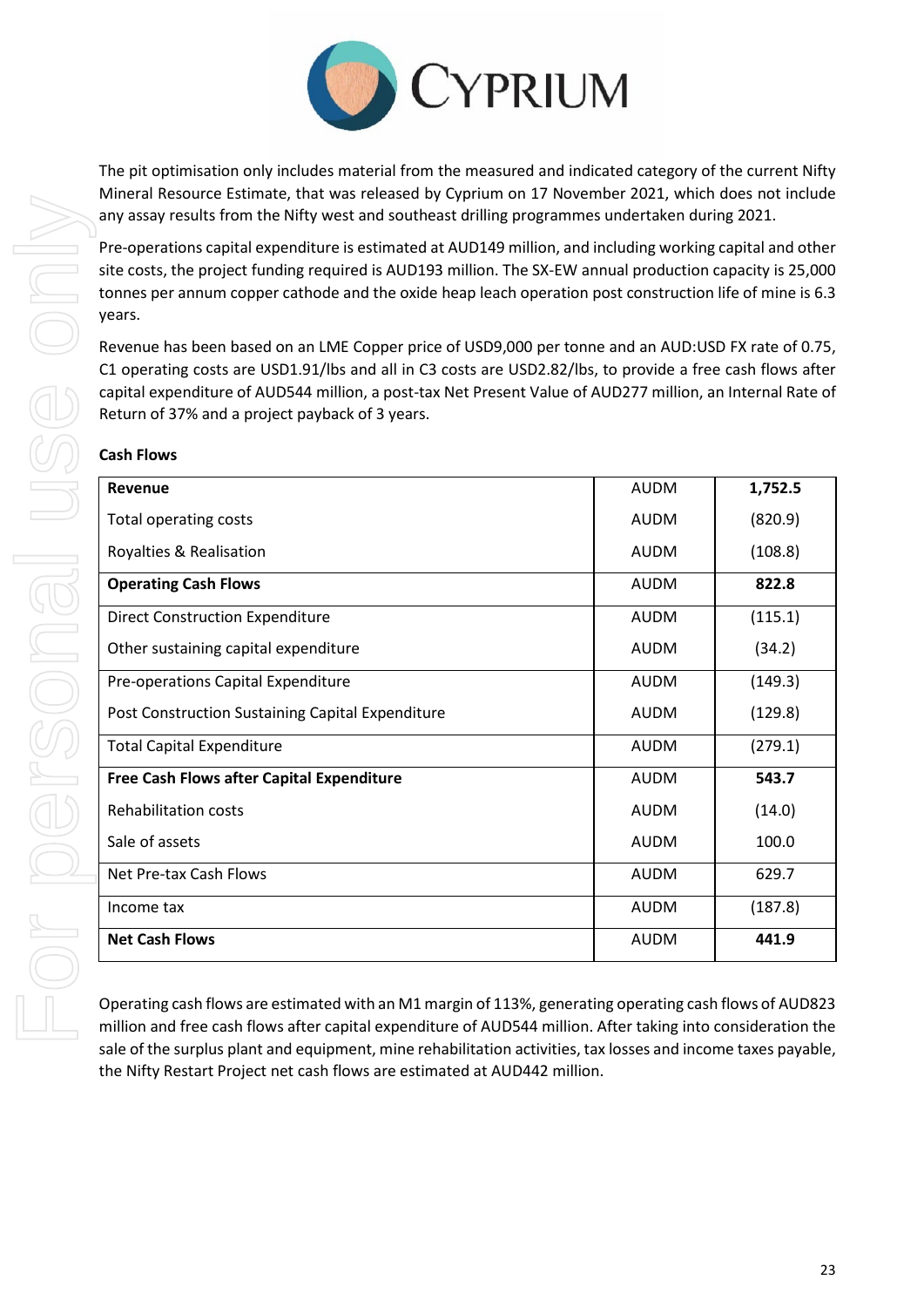

## **Key Risks**

Please note that the Restart Study referred to in this announcement involves certain risks and uncertainties. The future performance of the Company, including its ability to implement proposals coming out of the Restart Study, will be influenced by a range of factors, many of which are largely beyond the control of the Company and the Directors. By way of example, some of the key risks specifically related to the Restart Study include the nature and extent of the impact of COVID-19 on the forecasts detailed in the Restart Study, the ability of the Company to secure sufficient labour as required to implement its proposals, and the ability of the Company to secure the permits/approvals outlined in this announcement in a timely manner.

## **This ASX announcement was approved and authorised by the Board on Cyprium Metals Limited.**

## **For further information:**

T +61 8 6374 1550 T +61 404 577 076 [E info@cypriummetals.com](mailto:info@cypriummetals.com)

Managing Director Chief Financial Officer Lexi O'Halloran

Barry Cahill Wayne Apted **Investor and Media Relations** & Company Secretary lexi@janemorganmanagement.com.au

**Follow the Company developments through our website and social media channels:**



#### **Competent Person**

The information in this report that relates to the estimation and reporting of the Nifty Mineral Resource estimate dated 16 November 2021 is based on and is an accurate representation of the recent work completed by CSA Global Pty Ltd that has been reviewed and compiled by Mr. Terry Burns who is a Fellow and Chartered Professional of the Australasian Institute of Mining and Metallurgy (107527). Mr. Burns is currently the Study Manager for the Nifty Restart on behalf of Cyprium Metals Limited, in which he is also a shareholder. Mr. Burns has sufficient experience which is relevant to the style of mineralisation and type of deposit under consideration and to the activity which he is undertaking to qualify as a Competent Person (CP). Ms Felicity Hughes has also compiled the work for CSA Global and is an Associate of CSA Global Pty Ltd and a Member of the Australasian Institute of Mining and Metallurgy (106498). Ms. Hughes has sufficient experience which is relevant to the style of mineralisation and type of deposit under consideration and to the activity which she is undertaking to qualify as a Competent Person (CP). Ms. Hughes and Mr. Burns both consent to the inclusion in the report of the matters based on this information in the form and context in which it appears.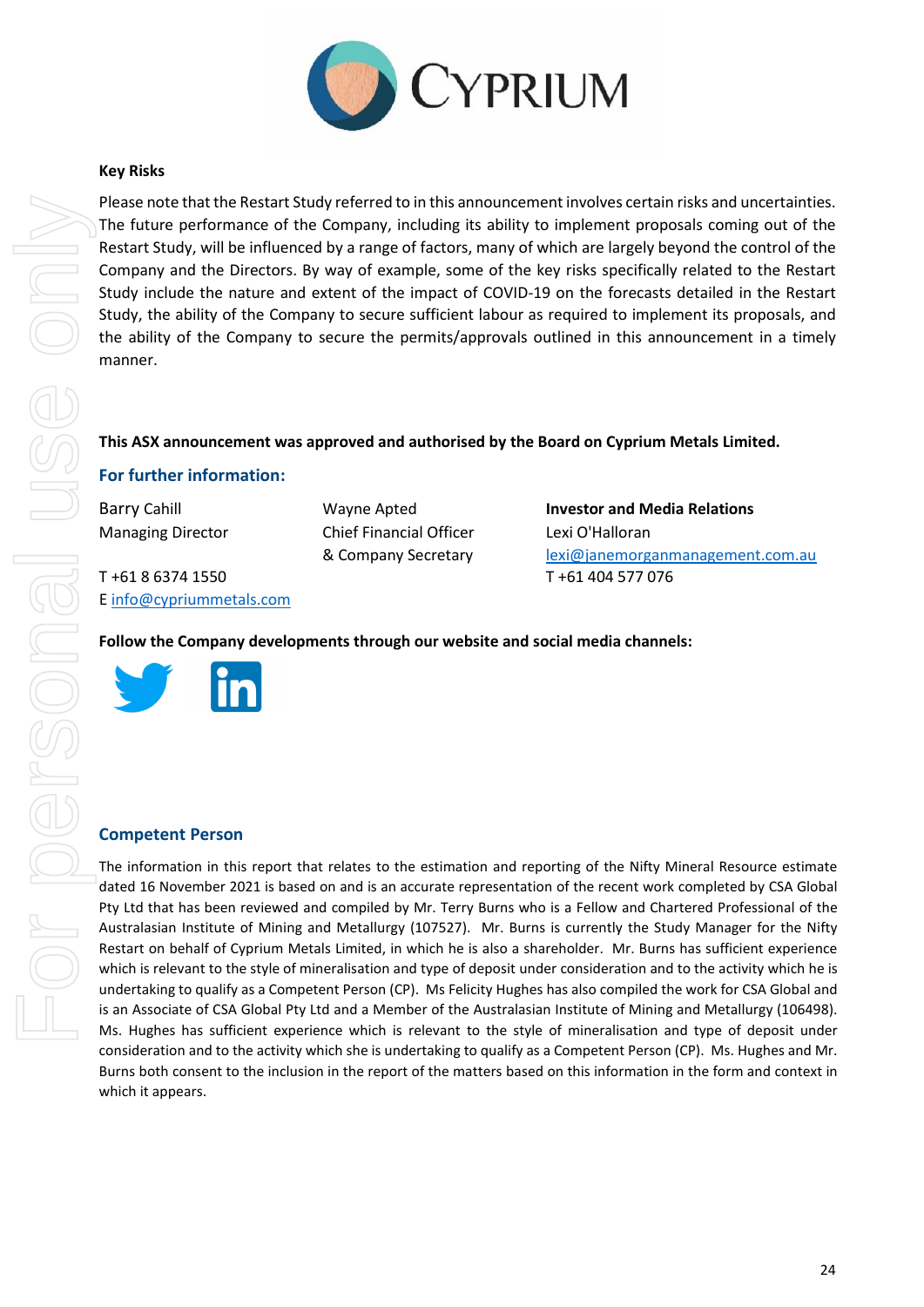

## **About Cyprium Metals Limited**

Cyprium Metals Limited (ASX: CYM) is an ASX listed company with copper projects in Australia. The Company has a highly credentialed management team that is experienced in successfully developing sulphide heap leach copper projects in challenging locations. The Company's strategy is to acquire, develop and operate mineral resource projects in Australia which are optimised by innovative processing solutions to produce copper metal on-site to maximise value.

The Company has projects in the Murchison and Paterson regions of Western Australia that is host to a number of base metals deposits with copper and gold mineralisation.

#### **Paterson Copper Projects**

This portfolio of copper projects comprises the Nifty Copper Mine, Maroochydore Copper Project and Paterson Exploration Project.

The Nifty Copper Mine ("Nifty") is located on the western edge of the Great Sandy Desert in the north-eastern Pilbara region of Western Australia, approximately 330km southeast of Port Hedland. Nifty contains a 2012 JORC Mineral Resource of 732,000 tonnes of contained copper <sup>i</sup>. Cyprium is focussed on a heap leach SX-EW operation to retreat the current heap leach pads as well as open pit oxide and transitional material. Studies will investigate the potential restart of the copper concentrator to treat open pit sulphide material.

The Maroochydore deposit is located ~85km southeast of Nifty and includes a shallow 2012 JORC Mineral Resource of 486,000 tonnes of contained copper <sup>ii</sup>. Aeris Resources Limited (ASX: AIS, formerly Straits Resources Limited) holds certain rights to "buy back up to 50%" into any proposed mine development in respect of the Maroochydore Project, subject to a payment of 3 times the exploration expenditure contribution that would have been required to maintain its interest in the project.

An exploration earn-in joint venture has been entered into with IGO Limited on  $\sim$ 2,400km<sup>2</sup> of the Paterson Exploration Project. Under the agreement, IGO is to sole fund AUD32 million of exploration activities over 6.5 years to earn a 70% interest in the Paterson Exploration Project, including a minimum expenditure of AUD11 million over the first 3.5 years. Upon earning a 70% interest, the Joint Venture will form and IGO will free-carry Paterson Copper to the completion of a pre-feasibility study (PFS) on a new mineral discovery.

## **Murchison Copper-Gold Projects**

Cyprium has an 80% attributable interest in a joint venture with Musgrave Minerals Limited (ASX: MGV) at the Cue Copper-Gold Project, which is located ~20km to the east of Cue in Western Australia. Cyprium will freecarry the Cue Copper Project to the completion of a definitive feasibility study (DFS). The Cue Copper-Gold Project includes the Hollandaire Copper-Gold Mineral Resources of 51,500 tonnes contained copper iii, which is open at depth. Metallurgical test-work has been undertaken to determine the optimal copper extraction methodology, which resulted in rapid leaching times (refer to 9 March 2020 CYM announcement, "*Copper Metal Plated*", [https://cypriummetals.com/copper-metal-plated/\)](https://cypriummetals.com/copper-metal-plated/).

The Nanadie Well Project is located ~650km northeast of Perth and ~75km southeast of Meekatharra in the Murchison District of Western Australia, within mining lease M51/887.

The Cue and Nanadie Well Copper-Gold projects are included in an ongoing scoping study, to determine the parameters required to develop a copper project in the region, which provides direction for resource expansion work.

<sup>i</sup> Refer to CYM ASX announcement dated 17 November 2021 "*Updated Nifty Copper Mineral Resource Estimate*"

ii Refer to MLX ASX announcements: 10 March 2020, "Nifty Copper Mine Resource Update" and 18 August 2016, "Annual Update of Mineral Resources and Ore Reserves"

iii Refer to CYM ASX announcement: 29 September 2020, "Hollandaire Copper-gold Mineral Resource Estimate"